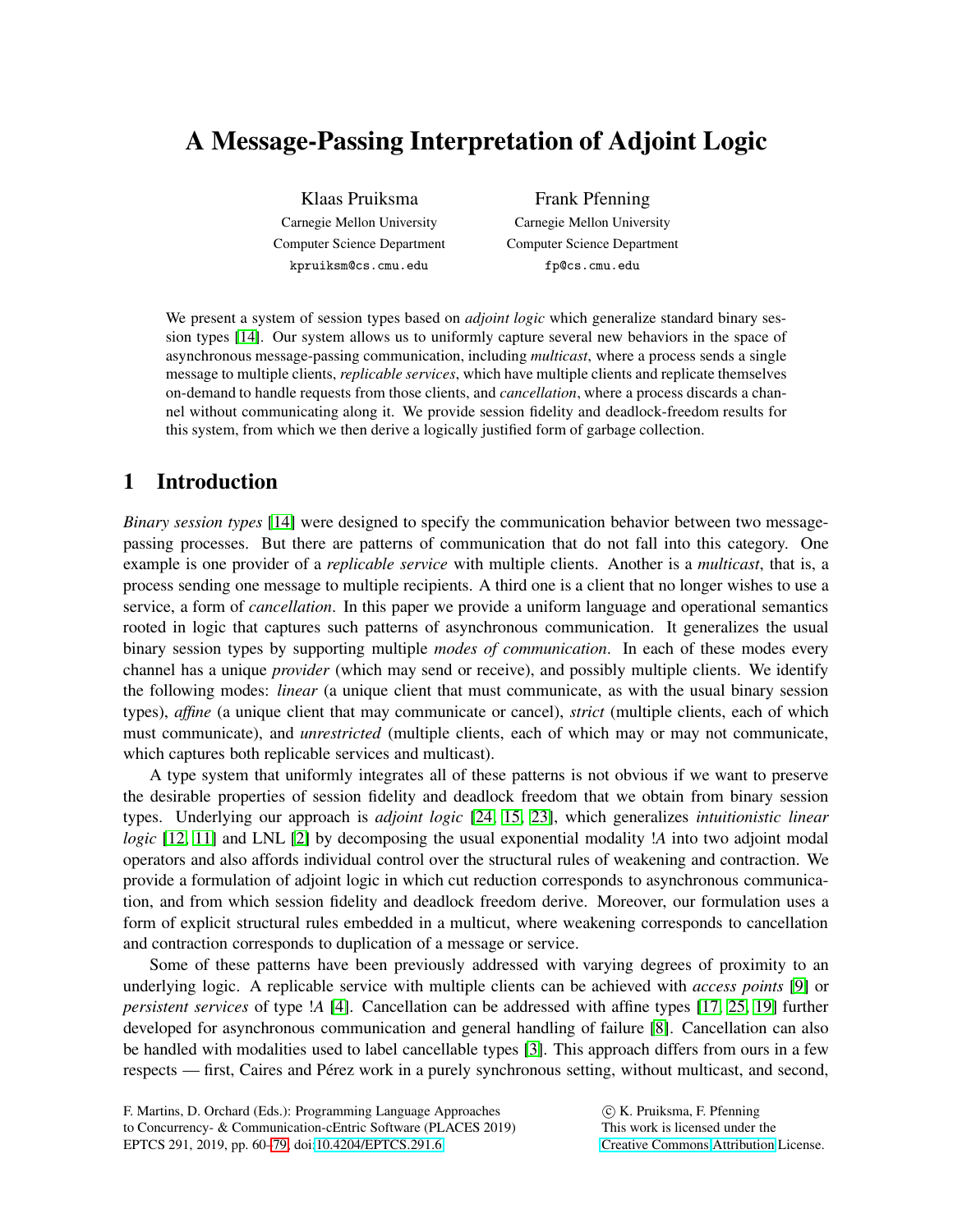they focus heavily on introducing nondeterminism, which we believe to be orthogonal to (our form of) cancellation. Closest to the present proposal is a polarized formulation of asynchronous communication in adjoint logic [\[21\]](#page-11-4) which had several shortcomings that are addressed here. Specifically, the mode hierarchy was fixed to have only three modes (linear, affine, and unrestricted), and the unrestricted mode only allowed a single kind of proposition  $\uparrow_m^{\mathsf{U}} A_m$ . This meant that, for example, multicast was not representable. Also, the rules left weakening and contraction implicit, which means that there is no explicit cancellation or distributed garbage collection, which is only briefly hinted at as a possibility [\[13\]](#page-10-10).

The Curry-Howard correspondence relates propositions to types, proofs to programs, and proof reduction to computation. Cut reductions in a pure sequent calculcus for linear logic [\[4,](#page-10-6) [27\]](#page-11-5) naturally correspond to synchronous communication because both premises of the cut are reduced at the same time. We reformulate adjoint logic with a nonstandard sequent calculus in which noninvertible rules are presented as axioms, that is, rules with no premises. As our operational interpretation shows, an axiom can be seen as a message and cut reduction in this sequent calculus corresponds to asynchronous communication. Another unusual aspect of our sequent calculus is that we generalize cut to a sound rule of multicut [\[10,](#page-10-11) [18\]](#page-11-6), which operationally allows one provider to connect with multiple clients. Two further consequences of this reformulation are that (a) no explicit rules are needed for weakening and contraction, and yet (b) channels and resources are tracked with sufficient precision that computation in a network of processes "leaves no garbage" (see section [4\)](#page-7-0). This is the concurrent realization of the early observation by Girard and Lafont [\[11\]](#page-10-3) that functional computation based on intuitionistic linear logic does not require a garbage collector. Cancellation [\[17,](#page-10-7) [8\]](#page-10-8) is a natural consequence, without requiring any special mechanism, but our system goes beyond it in the sense that processes with multiple clients will also terminate once no clients are left.

We begin with a brief discussion of our type system (section [2\)](#page-1-0), deferring discussion of the underlying logic to appendix [A,](#page-11-7) in order to focus on the programming system. We then present an operational semantics (section [3\)](#page-4-0): our first major contribution. It models a variety of asynchronous communication behaviors, uniformly generalizing previous systems. We close by briefly presenting our results on session fidelity and deadlock-freedom, along with a brief discussion of the "garbage-collection" result that follows from them (section [4\)](#page-7-0).

## <span id="page-1-0"></span>2 Language and Typing

Our typing judgment for processes *P* is based on *intuitionistic sequents* of the form

$$
(x^1 : A^1) \cdots (x^n : A^n) \vdash P :: (x : A)
$$

where each of the  $x^i$  are *channels* that *P uses* and  $x$  is a channel that *P provides*. All of these channels must be distinct and we abbreviate the collection of antecedents as Ψ. The *session types A<sup>i</sup>* and *A* specify the communication behavior that the process *P* must follow along each of the channels.

Such sequents are standard for the intuitionistic approach to understanding binary session types (e.g., [\[4\]](#page-10-6)) where the channels are *linear* in that every channel in a network of processes has exactly one provider and exactly one client. In the closely related formulation based on classical linear logic [\[27\]](#page-11-5) all channels are on the right-hand side of the turnstile, but each linear channel still has exactly two endpoints.

We generalize this significantly by assigning to each channel an intrinsic *mode m*. Each mode *m* is assigned a set of structural properties  $\sigma(m)$  among W (for weakening) and C (for contraction). Separating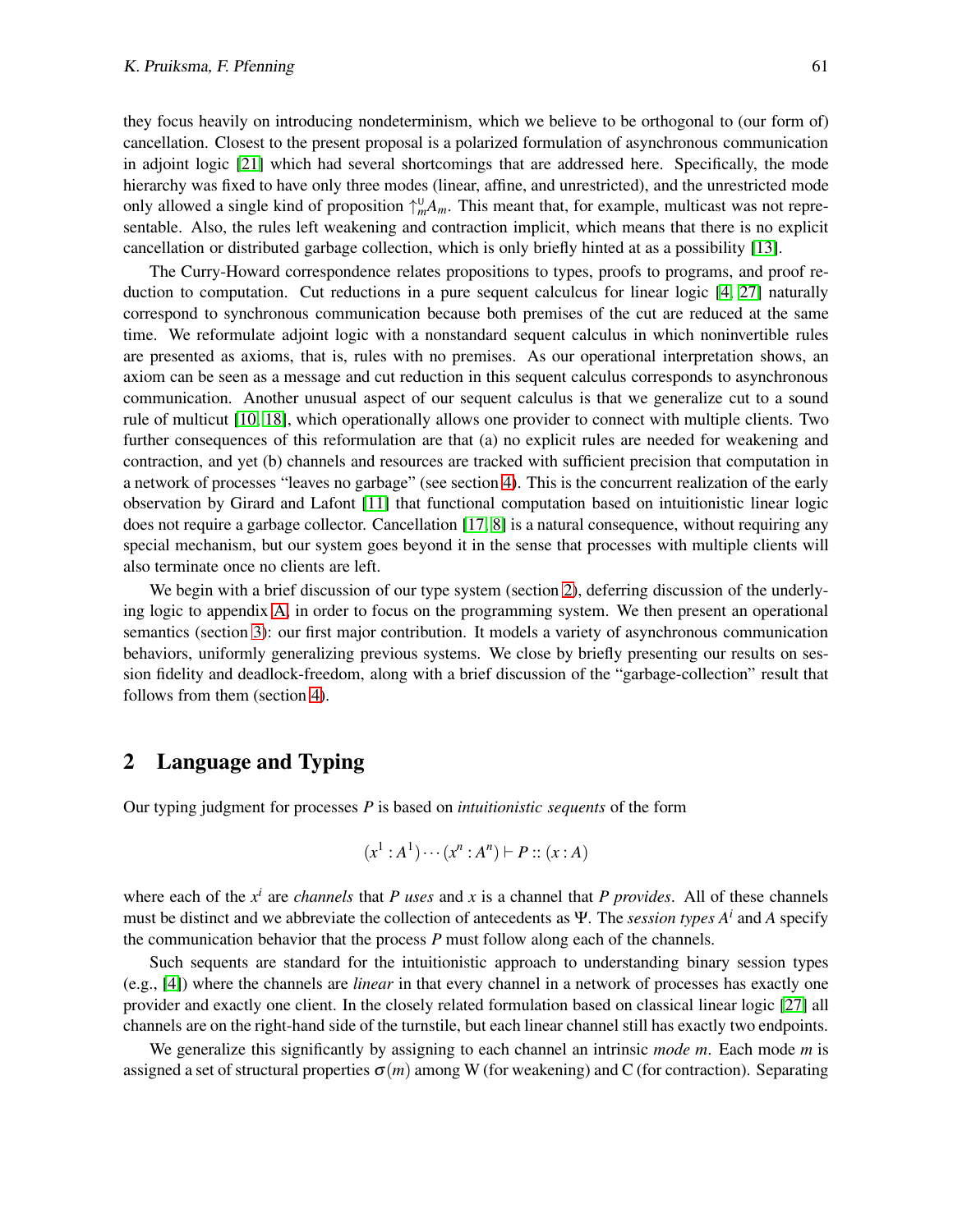<span id="page-2-1"></span>
$$
\frac{\Psi \geq m \geq k \quad |S| \sim m \quad \Psi \vdash P::(x:A_m) \quad (S:A_m) \quad \Psi' \vdash Q::(c:C_k) \quad \text{cut}(S) \quad \text{cut}(S) \quad \text{cut}(S) \quad \text{wt}(S) \quad \text{wt}(S) \quad \text{wt}(S) \quad \text{wt}(S) \quad \text{wt}(S) \quad \text{wt}(S) \quad \text{wt}(S) \quad \text{wt}(S) \quad \text{wt}(S) \quad \text{wt}(S) \quad \text{wt}(S) \quad \text{wt}(S) \quad \text{wt}(S) \quad \text{wt}(S) \quad \text{wt}(S) \quad \text{wt}(S) \quad \text{wt}(S) \quad \text{wt}(S) \quad \text{wt}(S) \quad \text{wt}(S) \quad \text{wt}(S) \quad \text{wt}(S) \quad \text{wt}(S) \quad \text{wt}(S) \quad \text{wt}(S) \quad \text{wt}(S) \quad \text{wt}(S) \quad \text{wt}(S) \quad \text{wt}(S) \quad \text{wt}(S) \quad \text{wt}(S) \quad \text{wt}(S) \quad \text{wt}(S) \quad \text{wt}(S) \quad \text{wt}(S) \quad \text{wt}(S) \quad \text{wt}(S) \quad \text{wt}(S) \quad \text{wt}(S) \quad \text{wt}(S) \quad \text{wt}(S) \quad \text{wt}(S) \quad \text{wt}(S) \quad \text{wt}(S) \quad \text{wt}(S) \quad \text{wt}(S) \quad \text{wt}(S) \quad \text{wt}(S) \quad \text{wt}(S) \quad \text{wt}(S) \quad \text{wt}(S) \quad \text{wt}(S) \quad \text{wt}(S) \quad \text{wt}(S) \quad \text{wt}(S) \quad \text{wt}(S) \quad \text{wt}(S) \quad \text{wt}(S) \quad \text{wt}(S) \quad \text{wt}(S) \quad \text{wt}(S) \quad \text{wt}(S) \quad \text{wt}(S) \quad \text{wt}(S) \quad \text{wt}(S) \quad \text{wt}(S) \quad \text{wt}(S) \quad \text{wt}(S) \quad \text{wt}(S) \quad \text{wt}(S) \quad \text{wt}(S) \quad \text{wt}(S) \quad \text{wt}(S) \quad \text{wt}(S) \quad \text{wt}(S) \quad
$$

Figure 1: Process Assignment for Asynchronous Adjoint Logic

*m* from  $\sigma(m)$  allows us to have multiple modes with the same set of structural properties.<sup>[1](#page-2-0)</sup> No matter which structural properties are available for a channel, each active channel will still have *exactly one provider*. Beyond that, a channel  $x_m$  with  $W \in \sigma(m)$  may not have any clients. Furthermore, a channel  $x_m$  with  $C \in \sigma(m)$  may have multiple clients. All other properties of our system of session types for processes derive systematically from these simple principles.

The modes are organized into a preorder where  $m > k$  requires that  $\sigma(m) \supset \sigma(k)$ , that is, *m* must allow more structural properties than *k*. In order to guarantee session fidelity and deadlock freedom, for any sequent  $\Psi \vdash P :: (x_m : A_m)$  is must be the case that for every  $y_k : B_k \in \Psi$  we have  $k \ge m$ . For example, if *m* permits contraction and therefore *P* may have multiple clients, then for any *y<sup>k</sup>* in Ψ, mode *k* must also permit contraction because (intuitively) if  $x_m$  is referenced multiple times then, indirectly, so is  $y_k$ . If  $k \ge m$  then this is ensured. We express this with the *presupposition* that

$$
\Psi \vdash P :: (x_m : A_m)
$$
 requires  $\Psi \geq m$ 

where  $\Psi \ge m$  simply means  $k \ge m$  for every  $y_k : A_k \in \Psi$ . We will only consider sequents satisfying this presupposition, so our rules, when they are used to break down a conclusion into the premises, must preserve this fundamental property which we call *the declaration of independence*.

In our formulation, channels *x<sup>m</sup>* as well as types *A<sup>m</sup>* are endowed with modes which must always be consistent between a channel and its type  $(x_m : A_m)$ . We therefore often omit redundant mode annotations on channels.

<span id="page-2-0"></span><sup>&</sup>lt;sup>1</sup> This allows us, for example, to model the modal logic S4 or lax logic (the logical origins of comonadic and monadic programming), each with two modes both satisfying weakening and contraction, as well as linear analogues of these constructions.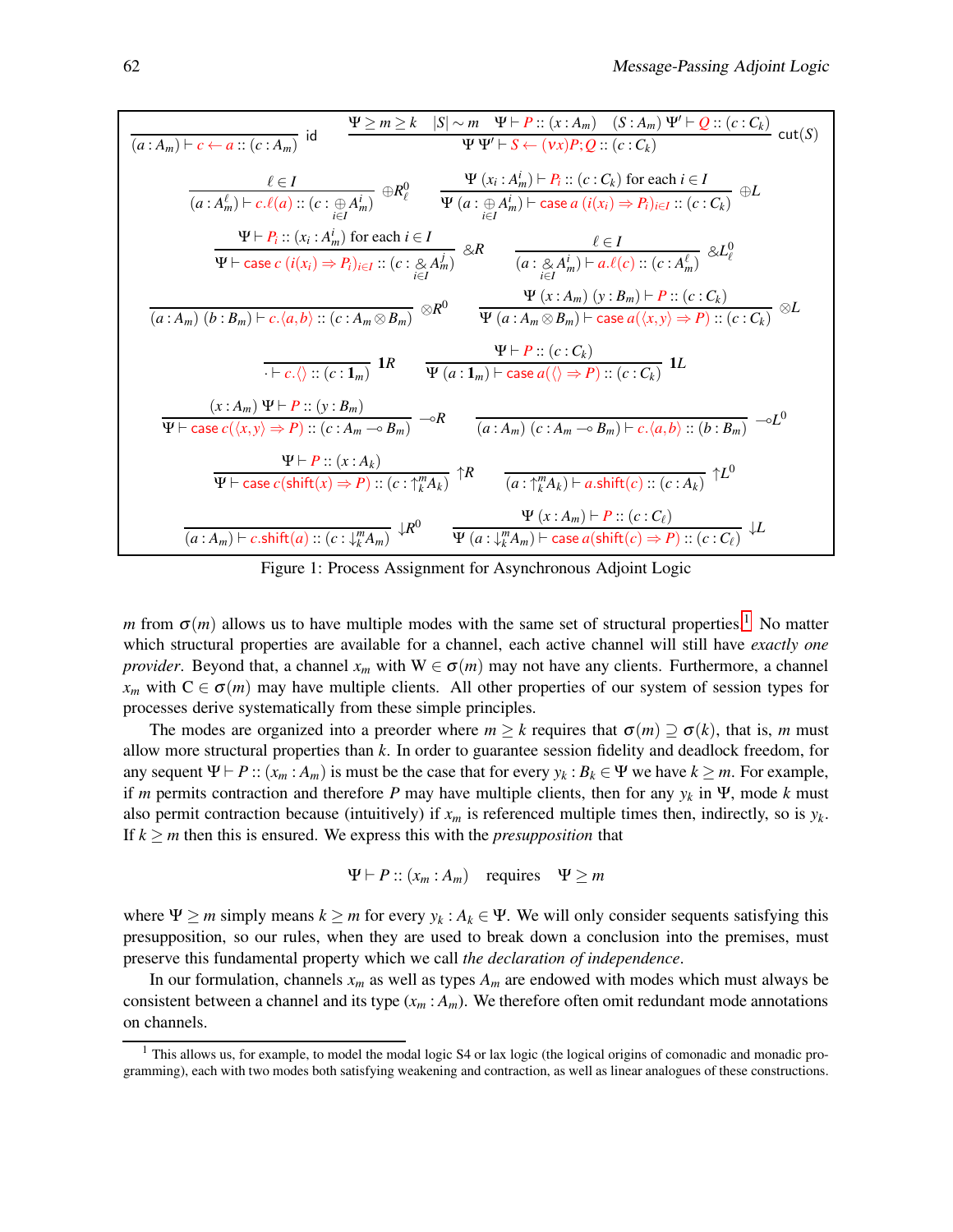The complete set of rules for the typing judgment are given in Fig. [1.](#page-2-1) We first examine the judgmental rules that explain the meaning of identity and composition. Identity (rule id) is straightforward: a process  $c \leftarrow a$  providing *c* defers to the provider of *a*, which is possible as long as *a* and *c* have the same type and mode. This is usually called *forwarding* or *identification* of the channels *a* and *c*.

The usual logical rule of cut corresponds to the parallel composition of two processes with a single private channel for communication between them. However, ordinary cut is insufficiently general to describe the situation where a single provider of a channel  $x_m$  may have multiple clients ( $C \in \sigma(m)$ ) or no clients ( $W \in \sigma(m)$ ). We therefore generalize it to a form of multicut, <sup>[2](#page-3-0)</sup> where the channel  $x_m$  provided by *P* is known by multiple aliases in the set of channels *S* in *Q* as long as the multiplicity of the aliases is permitted by the mode. This is expressed as |*S*| ∼ *m* and is sufficient for static typing. Formally, we define this condition by  $0 \sim m$  if  $W \in \sigma(m)$ ,  $1 \sim m$  always, and  $k \sim m$  for  $k \geq 2$  if  $C \in \sigma(m)$ . When processes execute we will have an even more general situation where one provider has multiple separate client processes, which is captured in the typing judgment for process configurations (section [3\)](#page-4-0).

Next we come to the various session types. From the logical perspective, these are the propositions of adjoint logic.

$$
A_m, B_m \ ::= \ p_m \mid A_m \negthinspace \negthinspace \negthinspace \negthinspace \negthinspace \negthinspace \negthinspace B_m \mid A_m \otimes_m B_m \mid \mathbf{1}_m \mid \bigoplus_{i \in I} A_m^i \mid \bigotimes_{i \in I} A_m^i \mid \biguparrow_k^m A_k \mid \biguparrow_k^m A_\ell
$$

Here,  $p_m$  stands for atomic propositions at mode *m*. The other connectives, other than  $\uparrow_k^m$  and  $\downarrow_m^{\ell}$ , are standard linear logic connectives, except that they are only allowed to combine types (propositions) at the same mode. Since the mode of a connective can be inferred from the modes of the types it connects (other than for shifts), we omit subscripts on connectives. Note also that  $\&$  and  $\oplus$  have been generalized to *n*-ary forms from the usual binary forms. This is convenient for programming. We will use a label set  $I = {\pi_1, \pi_2}$  when working with the binary forms  $A_m \otimes B_m$  and  $A_m \oplus B_m$ , where  $\pi_1$  selects the left-hand type and  $\pi_2$  selects the right-hand type. The operational meaning of these connectives (as discussed further in section [3\)](#page-4-0) is largely similar to that in past work (e.g. [\[4\]](#page-10-6)), with  $\sim_m$  and  $\otimes_m$  sending channels along other channels,  $\mathbf{1}_m$  sending an end-of-communication message, and  $\oplus_m$  and  $\otimes_m$  sending labels. The shifts send a simple shift message to signal a transition between modes, either  $up(\uparrow_k^m)$  from *k* to some  $m \geq k$  or *down*  $(\downarrow_m^{\ell})$  from  $\ell$  to some  $m \leq \ell$ .

We provide proof terms for the rules in our sequent calculus, as shown in Figure [1.](#page-2-1) We can then interpret the proof terms as process expressions, and these rules are used to give the typing judgment for such processes. Table [1](#page-4-1) gives the informal meaning of each such process term.

In general, our process syntax represents an intermediate point between a programmer-friendly syntax and a notation in which it is easy to describe the operational semantics and prove progress and preservation. When compared to, for instance, SILL [\[26\]](#page-11-8), the main revisions are that (1) we make channel continuations explicit in order to facilitate asynchronous communication while preserving message order [\[7\]](#page-10-12), and (2) we distinguish between an *internal name* for the channel provided by a process and *external names* connecting it to multiple clients.

Some simple examples. We provide here some small examples with their types; additional examples which highlight more interesting behavior can be found in appendix [C.](#page-17-0)

First, we have a process that can be written at any mode  $m$ , which witnesses that  $\otimes_m$  is commutative.

$$
(x:A_m \otimes B_m) \vdash \mathsf{case}\, x(\langle y,x' \rangle \Rightarrow z.\langle x',y \rangle) :: (z:B_m \otimes A_m)
$$

<span id="page-3-0"></span><sup>&</sup>lt;sup>2</sup>The term "multicut" has been used in the literature for different rules. We follow here the proof theory literature  $[18, 16]$  $[18, 16]$ Section 5.1], where it refers to a rule that cuts out some number of copies of the *same* proposition A, as in Gentzen's original proof of cut elimination [\[10\]](#page-10-11), where he calls it "Mischung".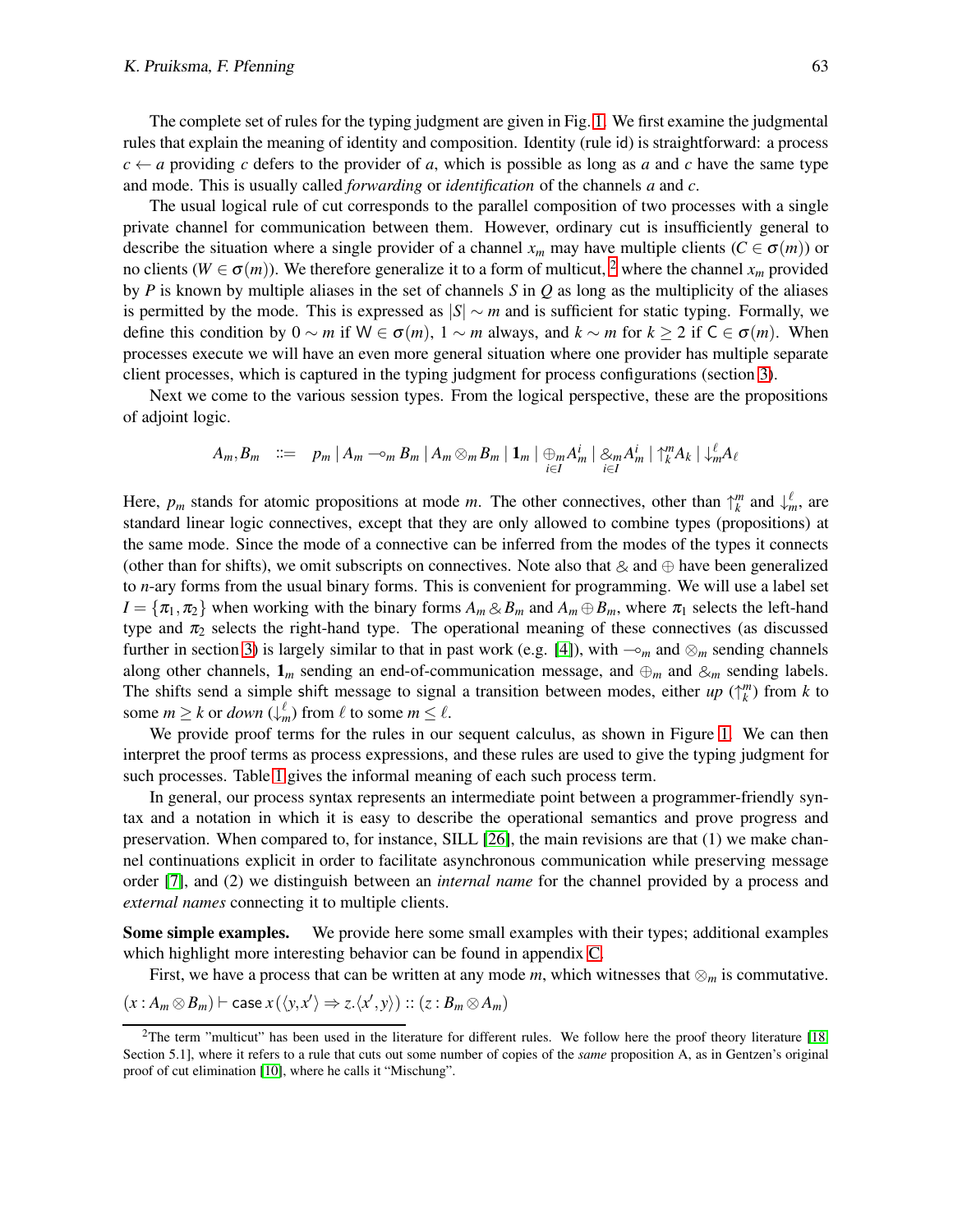<span id="page-4-1"></span>

| Process term                                 | Meaning                                                                                                                                                                                                                                                                  |
|----------------------------------------------|--------------------------------------------------------------------------------------------------------------------------------------------------------------------------------------------------------------------------------------------------------------------------|
| $a \leftarrow c$<br>$S \leftarrow (vx)P$ ; Q | Identify channels $a$ and $c$ .<br>Spawn a new process P providing channel x with aliases S to be used by $Q$ .<br>Here, x is the <i>internal name</i> in P for the channel offered by P, and S is the<br>set of <i>external names</i> of the same channel as used in Q. |
| $c.\ell(a)$                                  | Send the label $\ell$ and the channel a along c.                                                                                                                                                                                                                         |
| case $c(i(x_i) \Rightarrow P_i\}_{i \in I})$ | Receive a label <i>i</i> and a channel $x_i$ from <i>c</i> , continue as $P_i$ .                                                                                                                                                                                         |
| $c.\langle a,b\rangle$                       | Send the channels $a$ and $b$ along $c$ .                                                                                                                                                                                                                                |
| case $c(\langle x, y \rangle \Rightarrow P)$ | Receive channels x and y from c to be used in $P$ .                                                                                                                                                                                                                      |
| $c.\langle\rangle$                           | End communication over $c$ by sending a terminal message.                                                                                                                                                                                                                |
| case $c(\langle) \Rightarrow P)$             | Wait for $c$ to be closed, continue as $P$ .                                                                                                                                                                                                                             |
| $c_m$ .shift $(a_k)$                         | Send a shift, from mode $m$ to mode $k$                                                                                                                                                                                                                                  |
| case $c_m$ (shift( $x_k$ ) $\Rightarrow$ P)  | Receive a shift from mode $m$ to mode $k$                                                                                                                                                                                                                                |

Table 1: Informal Meanings of Process Terms

If *m* is a mode that admits contraction, we can write the following process, which witnesses that  $A_m \otimes B_m$  proves  $A_m \otimes B_m$  in the presence of contraction. '%' starts a comment.

$$
(p:A_m \otimes B_m) \vdash \{p_1, p_2\} \leftarrow (vq)(q \leftarrow p); \qquad \% \{p_1, p_2\} \leftarrow \text{copy } p
$$
  

$$
x \leftarrow (va) p_1. \pi_1(a);
$$
  

$$
y \leftarrow (vb) p_2. \pi_2(b);
$$
  

$$
z \cdot \langle x, y \rangle \qquad :: (z : A_m \otimes B_m)
$$

If *m* is a mode that admits weakening, we can write the following process, which witnesses that  $A_m \otimes B_m$  proves  $A_m \otimes B_m$  in the presence of weakening.

$$
(x:A \otimes B) \vdash \text{case } p \ (\pi_1(p_1) \Rightarrow \text{case } x(\langle y,z \rangle \Rightarrow
$$
  
\n
$$
\{\} \leftarrow (va) (a \leftarrow z); \qquad \% \text{ drop } z
$$
  
\n
$$
p_1 \leftarrow y)
$$
  
\n
$$
|\pi_2(p_2) \Rightarrow \text{case } x(\langle y,z \rangle \Rightarrow
$$
  
\n
$$
\{\} \leftarrow (va) (a \leftarrow y); \qquad \% \text{ drop } y
$$
  
\n
$$
p_2 \leftarrow z)
$$

 $:: (p:A\& B)$ 

## <span id="page-4-0"></span>3 Operational Semantics

In order to describe the computational behavior of process expressions, we need to first give some syntax for the computational artifacts, which are running processes  $proc(S, \Delta, a, P)$ . Such a process executes *P* and provides a channel *a* while using the channels in the channel set ∆. *S* is a set of aliases for the channel *a*, which can be referred to by one or more clients. Each alias  $c \in S$  is used by at most one client, but one client may use multiple such aliases. Note that as the aliases in *S* are the only way to interact with the channel *a* from an external process, the objects  $proc(S, \Delta, a, P)$  and  $proc(S, \Delta, b, P[b/a])$  are equivalent — changing the internal name of a process has no effect on its interactions with other processes.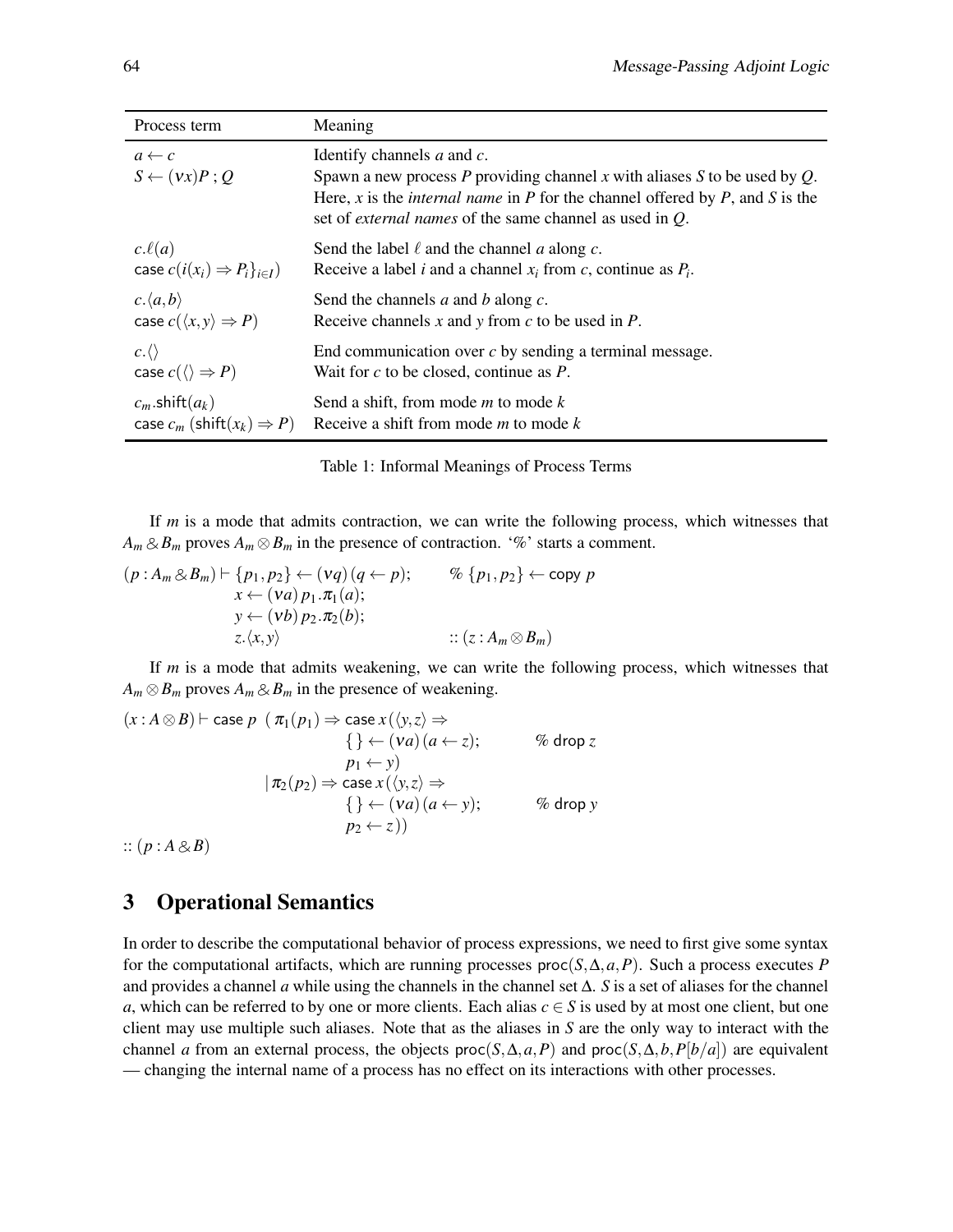A *process configuration* is a multiset of processes:

$$
\mathscr{C} \quad ::= \quad \text{proc}(S, \Delta, a, P) \mid (\cdot) \mid \mathscr{C} \mathscr{C}'
$$

where we require that all the aliases or names provided by the processes proc( $S, \Delta, a, P$ ) are distinct, i.e., given objects  $proc(S, \Delta_1, a, P)$  and  $proc(T, \Delta_2, b, Q)$  in the same process configuration, *S* and *T* are disjoint. We will specify the operational semantics in the form of *multiset rewriting rules* [\[6\]](#page-10-13). That means we show how to rewrite some subset of the configuration while leaving the remainder untouched. This form provides some assurance of the locality of the rules.

It simplifies the description of the operational semantics if for any process proc(*S*,∆,*a*,*P*), ∆ consists of exactly the free channels (other than *a*) in *P*. This requires that we restrict the labeled internal and external choices,  $\bigoplus_{i \in I} A_m^i$  and  $\bigotimes_{i \in I} A_m^i$  to the case where  $I \neq \emptyset$ . Since a channel of empty choice type can never carry any messages, this is not a significant restriction in practice.

In order to understand the rules of the operational semantics, it will be helpful to understand the typing of configurations. The judgment has the form  $\Psi \models \mathscr{C} :: \Psi'$  which expresses that using the channels in Ψ, configuration  $\mathscr C$  provides the channels in Ψ'. This allows a channel that is not mentioned at all in  $\mathscr C$  to appear in both  $\Psi$  and  $\Psi'$ —we think of such a channel as being "passed through" the configuration.

Note that while the configuration typing rules induce an ordering on a configuration, the configuration itself is not inherently ordered. The key rule is the first: for any object proc( $S, \Delta, a, P$ ) we require that *P* is well-typed on some subset of the available channels while the others are passed through. Here we write  $\overline{\Psi}$  for the set of channels declared in Ψ, which must be exactly those used in the typing of P. Moreover, *externally* such a process provides the channels  $S = \{a_m^1, \ldots, a_m^n\}$ , all of the same type  $A_m$ . We use the abbreviation  $(S : A_m)$  for  $a_m^1 : A_m, \ldots, a_m^n : A_m$ . Finally, we enforce that the number of clients must be compatible with the mode *m* of the offered channel, which is exactly that  $|S| \sim m$ , as defined in section [2.](#page-1-0)

$$
\frac{|S| \sim m \quad \Psi' \vdash P :: (a : A_m)}{\Psi \Psi' \vDash \mathsf{proc}(S, \overline{\Psi'}, a, P) :: \Psi (S : A_m)} \text{ Proc} \qquad \frac{\Psi \vDash (\cdot) :: \Psi \text{ Id}}{\Psi \vDash (\cdot) :: \Psi} \text{ Id} \qquad \frac{\Psi \vDash \mathscr{C} :: \Psi' \quad \Psi' \vDash \mathscr{C}' :: \Psi''}{\Psi \vDash \mathscr{C} \mathscr{C}' :: \Psi''} \text{ Comp}
$$

The identity and composition rules are straightforward. The empty context (·) provides  $\Psi$  if given  $\Psi$ , since it does not use any channels in  $\Psi$  or provide any additional channels. Composition just connects configurations with compatible interfaces: what is provided by  $\mathscr C$  is used by  $\mathscr C'$ .

The computation rules we discuss in this section can be found in Figure [2.](#page-6-0) Remarkably, the computation rules do not depend on the modes, although some of the rules will naturally only apply at modes satisfying certain structural properties.

**Judgmental rules.** The identity rule (written as  $\stackrel{\text{id}}{\Longrightarrow}$ ) describes how an identity process (for instance,  $\text{proc}(S,\{c\},a,a \leftarrow c)$ ) may interact with other processes. We think of such a process as connecting the provider of *c* to clients in *S*, and therefore sometimes call it a *forwarding process*. A forwarding process interacts with the provider of *c*, telling it to replace *c* with *S* in its set of clients. In adding *S* to the set of clients, the forwarding process accomplishes its goal of connecting the provider of *c* to *S*, and so it can terminate.

The cut rule steps by spawning a new process which offers along a fresh set of channels S', all of which are used in *Q*, the continuation of the original process. Here we write ∆*<sup>P</sup>* and ∆*<sup>Q</sup>* for the set of free channels in *P* and *Q*, respectively.

**Structural rules.** A process with no clients can terminate (rule  $\stackrel{drop}{\Longrightarrow}$ ), but must notify all of the processes it uses that they should also terminate. It does so by sending each one a forwarding message,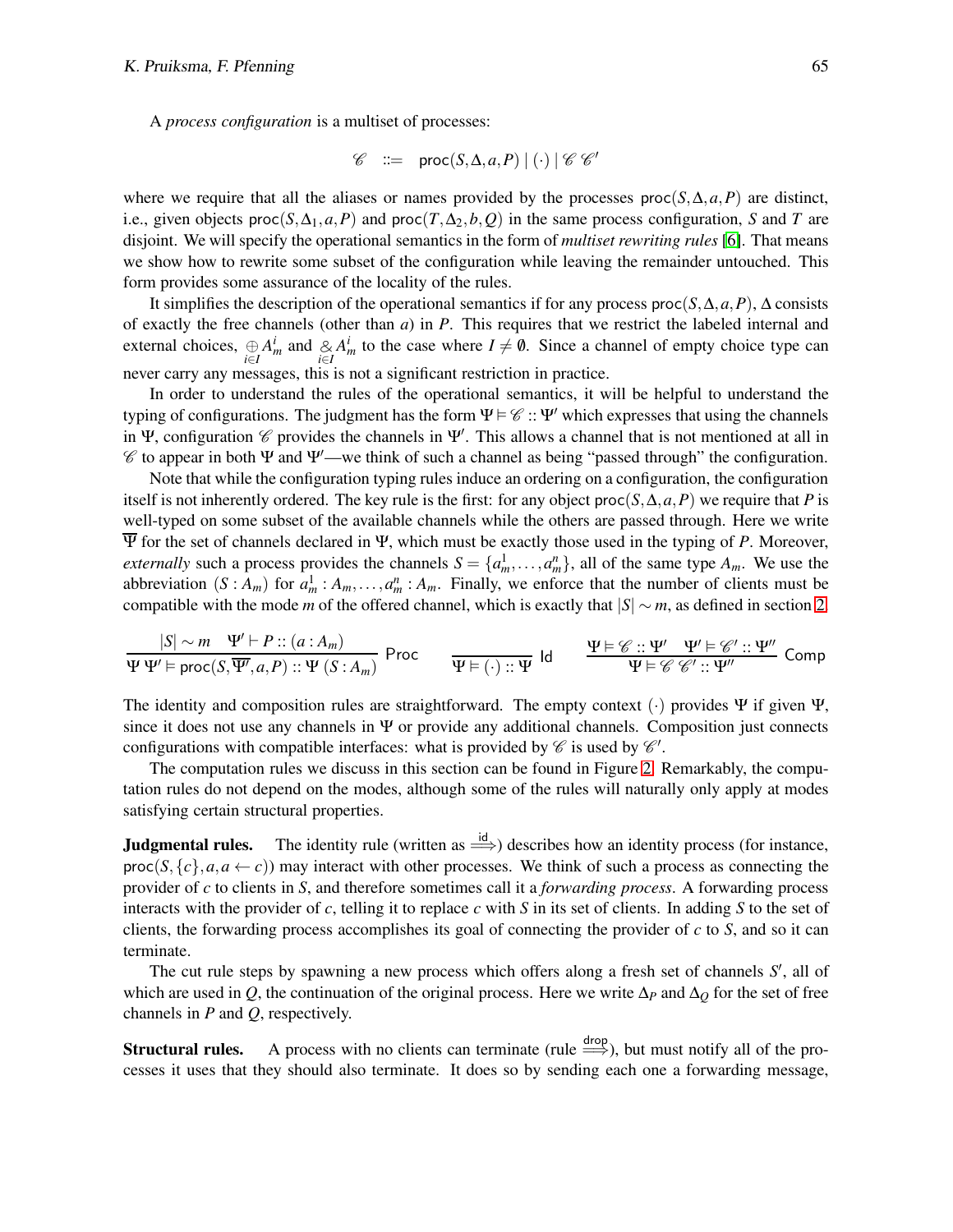<span id="page-6-0"></span>

| $proc(T \cup \{c\}, \Delta, x, P)$<br>$proc(S, \{c\}, y, y \leftarrow c)$                                                                              | $\stackrel{\mathsf{id}}{\Longrightarrow}$     | $proc(T \cup S, \Delta, x, P)$                                                                                                                                                                        |
|--------------------------------------------------------------------------------------------------------------------------------------------------------|-----------------------------------------------|-------------------------------------------------------------------------------------------------------------------------------------------------------------------------------------------------------|
| $proc(T, \Delta_P \cup \Delta_O, y, S \leftarrow (vx)P; Q)$<br>$(S'$ a fresh set of channels matching S)                                               | $\stackrel{\mathsf{cut}(S)}{\Longrightarrow}$ | $proc(S', \Delta_P, x, P)$<br>$proc(T, \Delta_O \cup \{S'\}, y, Q[S'/S])$                                                                                                                             |
| ( $P$ not an identity)<br>$proc(\emptyset, \Delta, x, P)$                                                                                              | $\overset{drop}{\Longrightarrow}$             | $\textsf{proc}(\emptyset, \{b\}, y, y \leftarrow b)_{b \in \Delta}$                                                                                                                                   |
| $proc(S \cup T, \Delta, x, P)$<br>( $P$ not an identity and $S$ , $T$ non-empty)                                                                       |                                               | proc({ <i>b'</i> , <i>b''</i> }, { <i>b</i> }, <i>y</i> , <i>y</i> ← <i>b</i> ) <sub><i>b</i>∈∆</sub><br>$proc(S, {b'}_{b \in \Delta}, x, P[b'/b])$<br>$proc(T, \{b''\}_{b \in \Delta}, x, P[b''/b])$ |
| $proc({b}, {c}, x, x.\ell(c))$<br>$\textsf{proc}(S, \Delta \cup \{b\}, z, \textsf{case } b(i(y_i) \Rightarrow P_i)_{i \in I})$                         | $\overset{\oplus C}{\Longrightarrow}$         | $proc(S, \Delta \cup \{c\}, z, P_{\ell}[c/y_{\ell}])$                                                                                                                                                 |
| $proc({b}, \Delta, x, case x(i(y_i) \Rightarrow P_i)_{i \in I})$<br>$proc({c}, {b}, z, b.\ell(z))$                                                     | $\overset{\& C}{\Longrightarrow}$             | $proc({c}, \Delta, z, P_{\ell}[z/y_{\ell}])$                                                                                                                                                          |
| $proc({b}, {c}, d), w, w, \langle c, d \rangle)$<br>$\textsf{proc}(S, \Delta \cup \{b\}, z, \textsf{case } b(\langle x, y \rangle \Rightarrow P)$      | $\overset{\otimes C}{\Longrightarrow}$        | $proc(S, \Delta \cup \{c, d\}, z, P[c/x, d/y])$                                                                                                                                                       |
| $proc({b}, \Delta, w, case w({\langle} x, y) \Rightarrow P)$<br>$proc({c}, {b}, d, z, b, \langle d, z \rangle)$                                        |                                               | $proc({c}, \Delta \cup \{d\}, z, P[d/x, z/y])$                                                                                                                                                        |
| $proc({b}, \emptyset, x, x, \langle \rangle)$<br>$proc(S, \Delta \cup \{b\}, y, case b(\langle \rangle \Rightarrow P))$                                | $\stackrel{1}{\Longrightarrow}$               | $proc(S, \Delta, y, P)$                                                                                                                                                                               |
| $proc({b_k}, {c_m}, x_k, x_k \text{.shift}(c_m))$<br>$\textsf{proc}(S, \Delta \cup \{b_k\}, y, \textsf{case } b_k(\textsf{shift}(z_m) \Rightarrow P))$ | $\stackrel{\downarrow^m}{\Longrightarrow}$    | $proc(S, \Delta \cup \{c_m\}, y, P[c_m/z_m])$                                                                                                                                                         |
| $proc({b_m}, \Delta, x_m, case x_m(shift(z_k) \Rightarrow P))$<br>$proc({c_k}, {b_m}, y_k, b_m.$ shift $(y_k))$                                        | $\stackrel{\uparrow^m}{\Longrightarrow}$      | $proc({c_k}, \Delta, y_k, P[y_k/z_k])$                                                                                                                                                                |
|                                                                                                                                                        |                                               |                                                                                                                                                                                                       |

Figure 2: Computation Rules for Asynchronous Adjoint Logic

effectively embodying a cancellation. In concert with the identity rule this accomplishes cascading cancellation in the distributed setting. Note that the mode *m* of channel *a* must admit weakening in order for the process on the left-hand side of the rule to be well-typed.

Similarly, a process with multiple clients can spawn a copy of itself, each with a strictly smaller set of clients (rule  $\xrightarrow{\text{copy}}$ ). If the process *P* is a replicable service, that is, if it has a negative type &, ⊸,  $\uparrow_k^m$ , then this corresponds to actual process replication. If it has a positive type  $\oplus$ ,  $\otimes$ , 1,  $\downarrow_k^m$ , this corresponds to duplicating a multicast message into copies for different subsets of recipients. The mode *m* of the channel *a* must admit contraction in order for the process on the left-hand side of the rule to be well-typed.

While both the drop and copy rules can be applied to any process with 0 or multiple clients, respectively, this does not cause any problems as long as we forbid them from executing on identity processes. If we apply drop or copy to an identity process, we end up with another process of the same form on the right-hand side of the rule, and so we could repeatedly apply drop or copy and not make any progress. As such, we forbid this use of the drop and copy rules.

For any other type of process, regardless of whether we drop/copy first or execute another communication rule first, we can eventually reach the same state, and so we do not need to make additional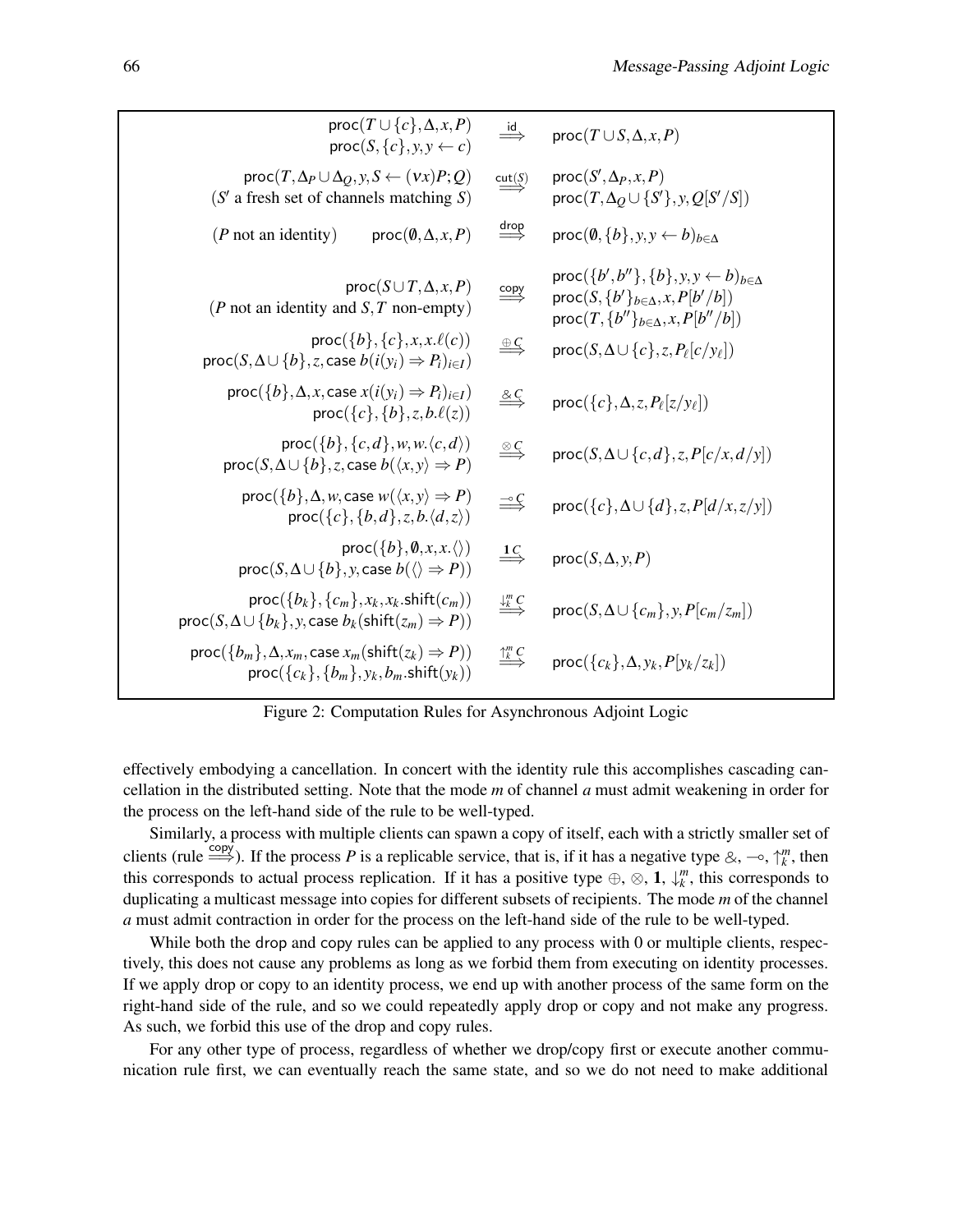restrictions (though an actual implementation would likely pick either a maximally eager or a maximally lazy strategy for applying these rules).

Additive and multiplicative connectives. In the rule for  $\oplus$ , the process proc({*b*}, {*c*},*a*,*a*. $\ell(c)$ ) represents the message 'label ℓ with continuation *c*'. After this message has been received, the process terminates since *b* was its only client. The recipient selects the appropriate branch of the case construct and also substitutes the continuation channel  $c$  for the continuation variable  $d_{\ell}$ .

The & computation rule is largely similar to that for  $\oplus$ , except that communication proceeds in the opposite direction—messages are sent *to* providers *from* clients, rather than from providers to clients as in the case of ⊕.

The multiplicative connectives  $\otimes$  and  $\sim$  behave similarly to their additive counterparts, except that rather than sending and receiving labels, they send and receive channels together with a continuation, and so an extra substitution is required when receiving messages, while the 1 behaves as a nullary  $\otimes$ , allowing us to signal that no more communication is forthcoming along a channel, and to wait for such a signal before continuing to compute.

Shifts. We present the computation rules for shifts with modes marked explicitly on the relevant channels. Channels whose modes are unmarked may be at any mode (provided, of course, that the declaration of independence is respected).

Operationally,  $\uparrow$  behaves essentially the same as unary  $\otimes$ , while  $\downarrow$  behaves as unary  $\oplus$ . Their significance lies in the *mode shift* of the continuation channel that is transmitted, which is required for the configuration to remain well-typed.

The messages shift( $a_k$ ) or shift( $c_m$ ) should be thought of as signaling a transition between modes to mode *k* for the former, and to mode *m* for the latter. Whether the transition is up or down depends on which direction the message is being sent in. As with other messages (in particular, the messages for  $oplus$ and  $\&$ ), the continuation channels are made explicit.

## <span id="page-7-0"></span>4 Session Fidelity, Deadlock-Freedom, and Garbage Collection

While we can prove cut elimination for the form of adjoint logic presented in appendix [A,](#page-11-7) from a programmer's perspective we are not interested in eliminating all cuts (which would correspond to reducing under  $\lambda$ -abstractions in a functional language) but rather we block when waiting to receive a message, analogous to a  $\lambda$ -abstraction waiting for input before it can reduce. What we prove instead are session fidelity and deadlock-freedom.

Session fidelity. The session fidelity theorem follows from a case analysis on the computation rule used to get that  $\mathscr{C} \Rightarrow \mathscr{C}'$ . In each case, we break  $\mathscr{C}$  down to find the processes on which the computation rule acts, along with some collections of processes which are unaffected by the computation. From these pieces, we build a proof that  $\Psi \models \mathscr{C}' :: \Psi'$ .

**Theorem 1** (Session Fidelity). *If*  $\Psi \models \mathcal{C} :: \Psi'$  *and*  $\mathcal{C} \Rightarrow \mathcal{C}'$ , *then*  $\Psi \models \mathcal{C}' :: \Psi'$ .

**Deadlock-freedom.** The progress theorem for a functional language states that an expression is either a value or it can take a step. Here we do not have values, but there is nevertheless a clear analogue between, say, a value  $\lambda x.e$  that waits for an argument, and a process case  $x(\langle y, z \rangle \Rightarrow P)$  that waits for an input. We formalize this in the definition below.

**Definition 1.** We say that a process proc( $S, \Delta, a, P$ ) is *poised* on *a* if:

1. it is a process proc $(S, \Delta, a, P)$  that sends on  $a$  — that is, P is of the form  $(a_-, )$ , or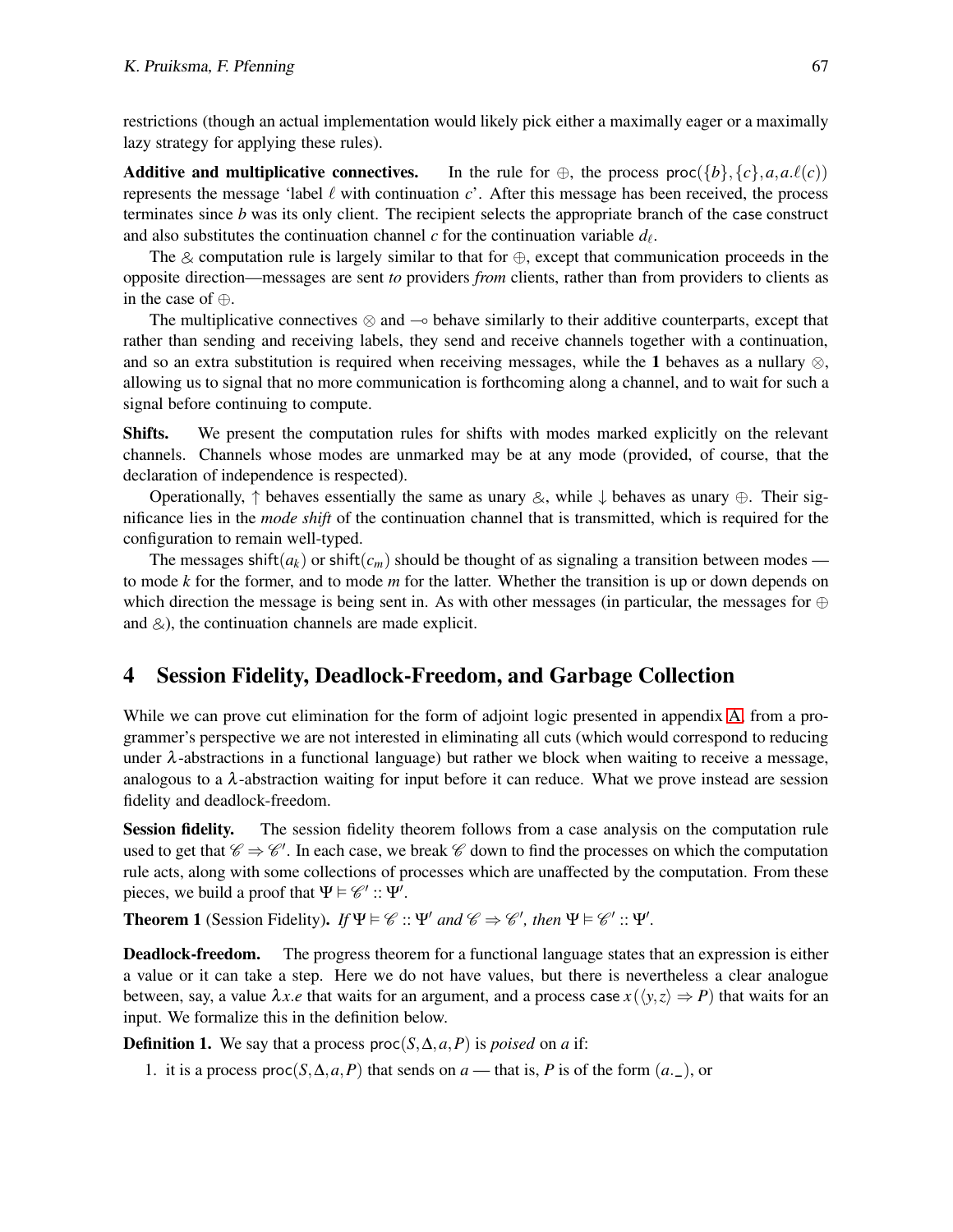2. it is a process proc( $S, \Delta, a, P$ ) that receives on *a* — that is, *P* is of the form (case *a* (\_)).

Intuitively,  $proc(S, \Delta, a, P)$  is poised on *a* if it is blocked trying to communicate along *a*. This definition allows us to state the following progress theorem:

**Theorem 2** (Deadlock-Freedom). *If*  $(\cdot) \models \mathcal{C} :: \Psi$ , then exactly one of the following holds:

- *1. There is a*  $\mathcal{C}'$  such that  $\mathcal{C} \Rightarrow \mathcal{C}'$ .
- 2. Every  $\text{proc}(S, \Delta, a, P)$  *in*  $\mathscr C$  *is poised on a.*

In order to prove this theorem, we first prove a lemma allowing us to take advantage of the ordering induced by configuration typing. We note that if object  $\psi$  is a client of object  $\phi$ ,  $\psi$  must occur to the right of  $\phi$  in the ordering, and so if we can analyze a configuration from right to left, we consider each process before (or after, depending on your view of induction) all of its dependencies. To formalize this, we present a second set of rules defining another form of configuration typing (which will turn out to prove the same judgments as the original form).

$$
\frac{|S| \sim m \quad \Psi \models' \mathscr{C} :: \Psi' \quad \Psi' \vdash P :: (a : A_m)}{\Psi \models' \mathscr{C} \text{ proc}(S, \overline{\Psi'}, a, P) :: \Psi'' \quad (S : A_m)} \text{ Extend}
$$

It is clear that if  $\models$  and  $\models'$  are the same, then we can perform induction using the Empty and Extend rules rather than the Id, Comp, and Proc rules, allowing us to analyze a configuration from right to left. We formalize this as lemma [1.](#page-8-0)

<span id="page-8-0"></span>**Lemma 1.**  $\Psi \models \mathcal{C} :: \Psi'$  if and only if  $\Psi \models' \mathcal{C} :: \Psi'.$ 

This lemma is nearly immediate — all of the rules for  $\models'$  are derivable from the rules of  $\models$ , and all rules of  $\models$  but Comp are derivable from the rules of  $\models'$ . We therefore need only show (by an induction over the right-hand premise) that the version of the Comp rule with  $\models$  replaced by  $\models'$  is admissible.

The proof of deadlock-freedom then proceeds by an induction on the derivation of (·)  $\vdash \mathscr{C} :: \Psi$ , using lemma [1](#page-8-0) to work right to left. Writing  $\mathscr{C} = \mathscr{C}'$  proc( $S, \overline{\Psi'}, a.P$ ), we see that either  $\mathscr{C}'$  can step, in which case so can  $\mathscr{C}$ , or every process in  $\mathscr{C}'$  is poised. Now we carefully distinguish cases on *S* (empty, singleton, or greater) and apply inversion to the typing of *P* to see that in each case the process either is poised, can take a step independently, or can interact with provider of a channel in  $\overline{\Psi'}$ .

Garbage collection. As we can see from the preservation theorem, the interface to a configuration never changes. While new processes may be spawned, they will have clients and are therefore not visible at the interface. This is in contrast to the semantics of shared channels in prior work (for example, in [\[4,](#page-10-6) [21\]](#page-11-4)) where shared channels may show up as newly provided channels. Therefore they may be left over at the end of a computation without any clients.

This cannot happen here. Initially, at the top level, we envision starting with the configuration below on the left. Assuming this computation completes, by the progress property and the definition of *poised*, computation could only halt with the configuration on the right. In other words: no garbage!

$$
\cdot \vDash \mathsf{proc}(\{c_0\}, \cdot, c, P_0) :: (c_0 : 1) \qquad \cdot \vDash \mathsf{proc}(\{c_0\}, \cdot, c, c.\langle) ) :: (c_0 : 1)
$$

One can generalize this to allow nontrivial output by allowing any purely positive type (that is, one which only uses the fragment of the logic with connectives  $\oplus$ ,  $\otimes$ , 1, and  $\downarrow$ ), such as  $\oplus$ {false : 1, true : 1}.

We can formalize this intuition by defining an *observable* configuration  $\mathscr C$  which corresponds to our intuitive notion of garbage-free. We only define what it means for a configuration with purely positive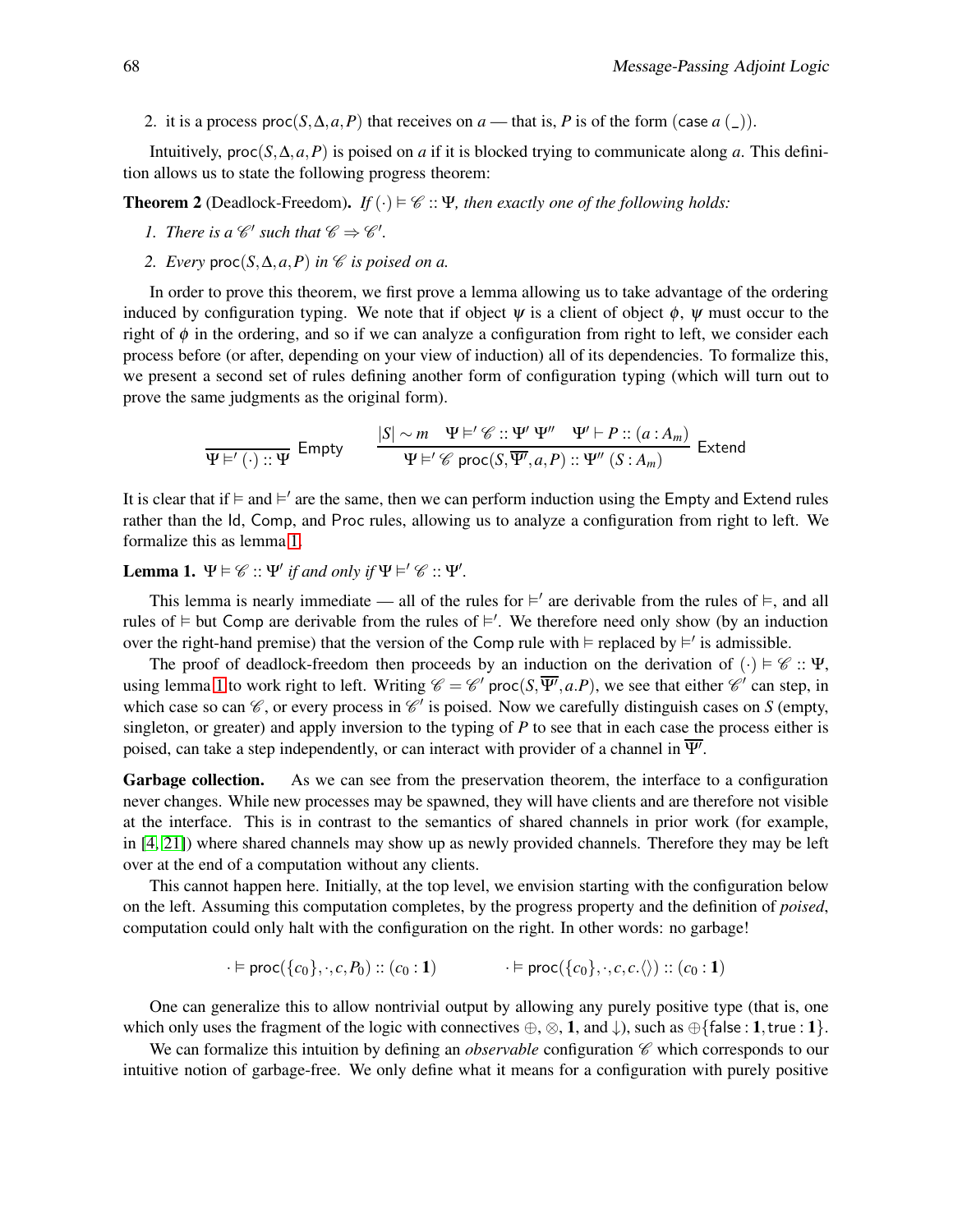type to be observable. It is likely that this definition can be extended to encompass negative types as well, but it is not nearly as natural to do so.

A configuration  $\mathscr C$  for which there is Ψ composed entirely of purely positive types such that  $\cdot \vDash \mathscr C$  :: Ψ is *observable* at Ψ if, when we repeatedly receive messages from all channels we know about, starting from a state where we only know about Ψ, we eventually receive a message from every object in  $\mathscr{C}$ . If we do not care about the particular channels in Ψ, we may say simply that  $\mathscr C$  is *observable*.

**Definition 2.** We define what it means for a configuration  $\mathscr{C}$  to be observable at Ψ (written  $\mathscr{C} \triangleright \Psi$ ) inductively over the structure of  $\mathscr C$ .

- 1. proc( $\{c\}, \cdot, x, x. \langle \rangle$ )  $\triangleright$  (c:1).
- 2. If  $\mathscr{C} \triangleright \Psi$   $(d : A_m^{\ell})$ , then  $\mathscr{C}$  proc $(\{c\}, \{d\}, x, x \cdot \ell(d)) \triangleright \Psi$   $(c : \bigoplus_{i \in I} A_m^i)$ .
- 3. If  $\mathscr{C} \triangleright \Psi$   $(d : A_m)$ , then  $\mathscr{C}$  proc $(\{c\}, \{d\}, x, x. \text{shift}(d)) \triangleright \Psi$   $(c : \downarrow_k^m A_m)$ .
- 4. If  $\mathscr{C} \triangleright \Psi(d : A_m)$   $(e : B_m)$ , then  $\mathscr{C}$  proc $(\{c\}, \{d, e\}, x, x \cdot \langle d, e \rangle) \triangleright \Psi(c : A_m \otimes B_m)$ .

We can then give the following corollary of our deadlock-freedom theorem:

**Corollary 1.** *If*  $\cdot \in \mathcal{C}$  :: Ψ *for some* Ψ *consisting entirely of purely positive types and*  $\mathcal{C}$  *cannot take any steps, then*  $\mathscr{C} \triangleright \Psi$ *.* 

This proof proceeds by a simple induction on the derivation of  $\cdot \vDash \mathscr{C}$  :: Ψ, using (Lemma [1\)](#page-8-0) to work from right to left. At each step, we note that the rightmost process is poised. Because Ψ consists only of purely positive types, the rightmost process must therefore be sending a positive message. Moreover, it can only use channels of purely positive type. Well-typedness of the configuration then lets us apply the inductive hypothesis to the remainder of the configuration, at which point we can simply apply the definition of observability.

### 5 Conclusion

At this point, our formulation of adjoint logic and its operational semantics seem to provide a good explanation for a variety of patterns of asynchronous communication. The key behaviors which we can model (and importantly, model in a uniform fashion) are cancellation, replication, and multicast. We also obtain a foundation for a system of distributed garbage collection. Moreover, if used linearly, our semantics coincides with the purely linear semantics developed in prior work.

In parallel work we have also provided a shared memory semantics for a closely related formulation of adjoint logic with implicit structural rules [\[22\]](#page-11-9). In future work, we plan to investigate if the declaration of independence is sufficient to allow a *modular* combination of different operational interpretations for different modes. Of particular interest here would be the semantics with manifest sharing [\[1\]](#page-10-14).

### Acknowledgments

Supported by NSF Grant No. CCF-1718267: "Enriching Session Types for Practical Concurrent Programming"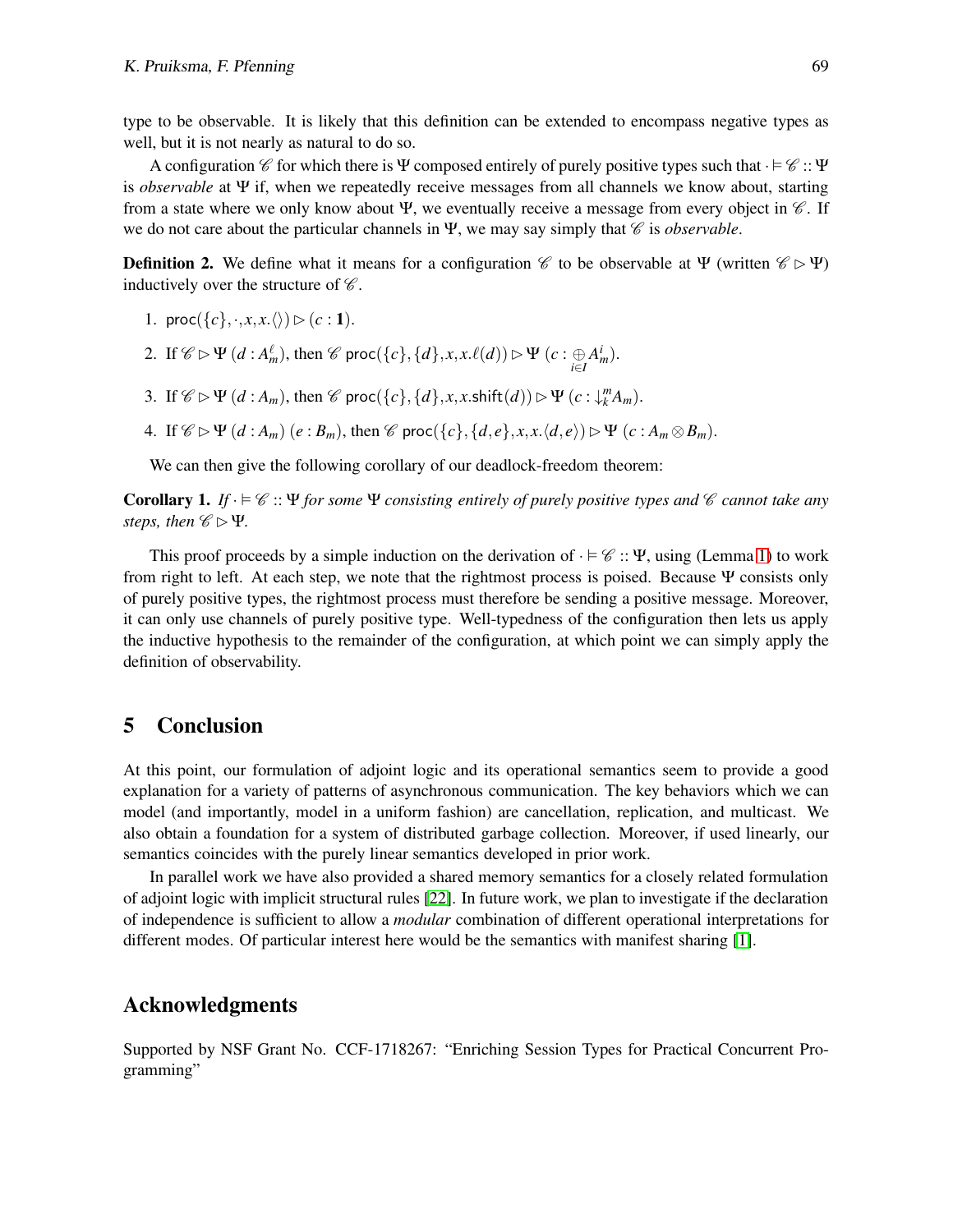## <span id="page-10-14"></span>References

- [1] Stephanie Balzer & Frank Pfenning (2017): *Manifest Sharing with Session Types*. In: International Conference on Functional Programming (ICFP), ACM, pp. 37:1–37:29, doi:[10.1145/3110281](http://dx.doi.org/10.1145/3110281).
- <span id="page-10-4"></span>[2] Nick Benton (1994): *A Mixed Linear and Non-Linear Logic: Proofs, Terms and Models*. In Leszek Pacholski & Jerzy Tiuryn, editors: Selected Papers from the 8th International Workshop on Computer Science Logic (CLS'94), Springer LNCS 933, Kazimierz, Poland, pp. 121–135, doi:[10.1007/BFb0022251](http://dx.doi.org/10.1007/BFb0022251). An extended version appears as Technical Report UCAM-CL-TR-352, University of Cambridge.
- <span id="page-10-9"></span>[3] Luís Caires & Jorge A Pérez (2017): *Linearity, control effects, and behavioral types*. In: *European Sympo*sium on Programming, Springer, pp. 229–259, doi:[10.1007/978-3-662-54434-1\\_9](http://dx.doi.org/10.1007/978-3-662-54434-1_9).
- <span id="page-10-6"></span>[4] Luís Caires & Frank Pfenning (2010): *Session Types as Intuitionistic Linear Propositions*. In: Proceedings of the 21st International Conference on Concurrency Theory (CONCUR 2010), Springer LNCS 6269, Paris, France, pp. 222–236, doi:[10.1007/978-3-642-15375-4\\_16](http://dx.doi.org/10.1007/978-3-642-15375-4_16).
- <span id="page-10-16"></span>[5] Luís Caires, Frank Pfenning & Bernardo Toninho (2016): *Linear Logic Propositions as Session Types*. Mathematical Structures in Computer Science 26(3), pp. 367–423, doi:[10.1016/j.tcs.2010.01.028](http://dx.doi.org/10.1016/j.tcs.2010.01.028).
- <span id="page-10-13"></span>[6] Iliano Cervesato & Andre Scedrov (2009): *Relating State-Based and Process-Based Concurrency through Linear Logic*. Information and Computation 207(10), pp. 1044–1077, doi:[10.1016/j.ic.2008.11.006](http://dx.doi.org/10.1016/j.ic.2008.11.006).
- <span id="page-10-12"></span>[7] Henry DeYoung, Luís Caires, Frank Pfenning & Bernardo Toninho (2012): *Cut Reduction in Linear Logic as* Asynchronous Session-Typed Communication. In P. Cégielski & A. Durand, editors: Proceedings of the 21st Conference on Computer Science Logic, CSL 2012, pp. 228–242, doi:[10.4230/LIPIcs.CSL.2012.228](http://dx.doi.org/10.4230/LIPIcs.CSL.2012.228).
- <span id="page-10-8"></span>[8] Simon Fowler, Sam Lindley, J. Garrett Morris & S´ara Decova (2019): *Exceptional Asynchronous Session Types*. In: Proceedings of the 46th Symposium on Programming Languages (POPL 2019), ACM, Cascais, Portugal, pp. 28:1–28:29.
- <span id="page-10-5"></span>[9] Simon J. Gay & Vasco T. Vasconcelos (2010): *Linear Type Theory for Asynchronous Session Types*. Journal of Functional Programming 20(1), pp. 19–50, doi:[10.1006/inco.1994.1093](http://dx.doi.org/10.1006/inco.1994.1093).
- <span id="page-10-11"></span>[10] Gerhard Gentzen (1935): *Untersuchungen uber das Logische Schließen ¨* . Mathematische Zeitschrift 39, pp. 176–210, 405–431, doi:[10.1007/BF01201353](http://dx.doi.org/10.1007/BF01201353). English translation in M. E. Szabo, editor, *The Collected Papers of Gerhard Gentzen*, pages 68–131, North-Holland, 1969.
- <span id="page-10-3"></span>[11] J.-Y. Girard & Y. Lafont (1987): *Linear Logic and Lazy Computation*. In H. Ehrig, R. Kowalski, G. Levi & U. Montanari, editors: Proceedings of the International Joint Conference on Theory and Practice of Software Development, 2, Springer-Verlag LNCS 250, Pisa, Italy, pp. 52–66, doi:[10.1007/BFb0014972](http://dx.doi.org/10.1007/BFb0014972).
- <span id="page-10-2"></span>[12] Jean-Yves Girard (1987): *Linear Logic*. Theoretical Computer Science 50, pp. 1–102, doi:[10.1016/](http://dx.doi.org/10.1016/0304-3975(87)90045-4) [0304-3975\(87\)90045-4](http://dx.doi.org/10.1016/0304-3975(87)90045-4).
- <span id="page-10-10"></span>[13] Dennis Griffith (2016): *Polarized Substructural Session Types*. Ph.D. thesis, University of Illinois at Urbana-Champaign.
- <span id="page-10-0"></span>[14] Kohei Honda (1993): *Types for Dyadic Interaction*. In: 4th International Conference on Concurrency Theory, CONCUR'93, Springer LNCS 715, pp. 509–523, doi:[10.1007/3-540-57208-2\\_35](http://dx.doi.org/10.1007/3-540-57208-2_35).
- <span id="page-10-1"></span>[15] Daniel R. Licata & Michael Shulman (2016): *Adjoint Logic with a 2-Category of Modes*. In: International Symposium on Logical Foundations of Computer Science (LFCS), Springer LNCS 9537, pp. 219–235, doi:[10.1007/978-3-319-27683-0\\_16](http://dx.doi.org/10.1007/978-3-319-27683-0_16).
- <span id="page-10-15"></span>[16] Daniel R. Licata, Michael Shulman & Mitchell Riley (2017): *A Fibrational Framework for Substructural and Modal Logics*. In: International Conference on Formal Structures for Computation and Deduction, LIPIcs, Oxford, doi:[10.4230/LIPIcs.FSCD.2017.25](http://dx.doi.org/10.4230/LIPIcs.FSCD.2017.25).
- <span id="page-10-7"></span>[17] Dimitris Mostrous & Vasco Vasconcelos (2014): *Affine Sessions*. In E. Kühn & R. Pugliese, editors: 16th International Conference on Coordination Models and Languages, Springer LNCS 8459, Berlin, Germany, pp. 115–130, doi:[10.1007/978-3-662-43376-8\\_8](http://dx.doi.org/10.1007/978-3-662-43376-8_8).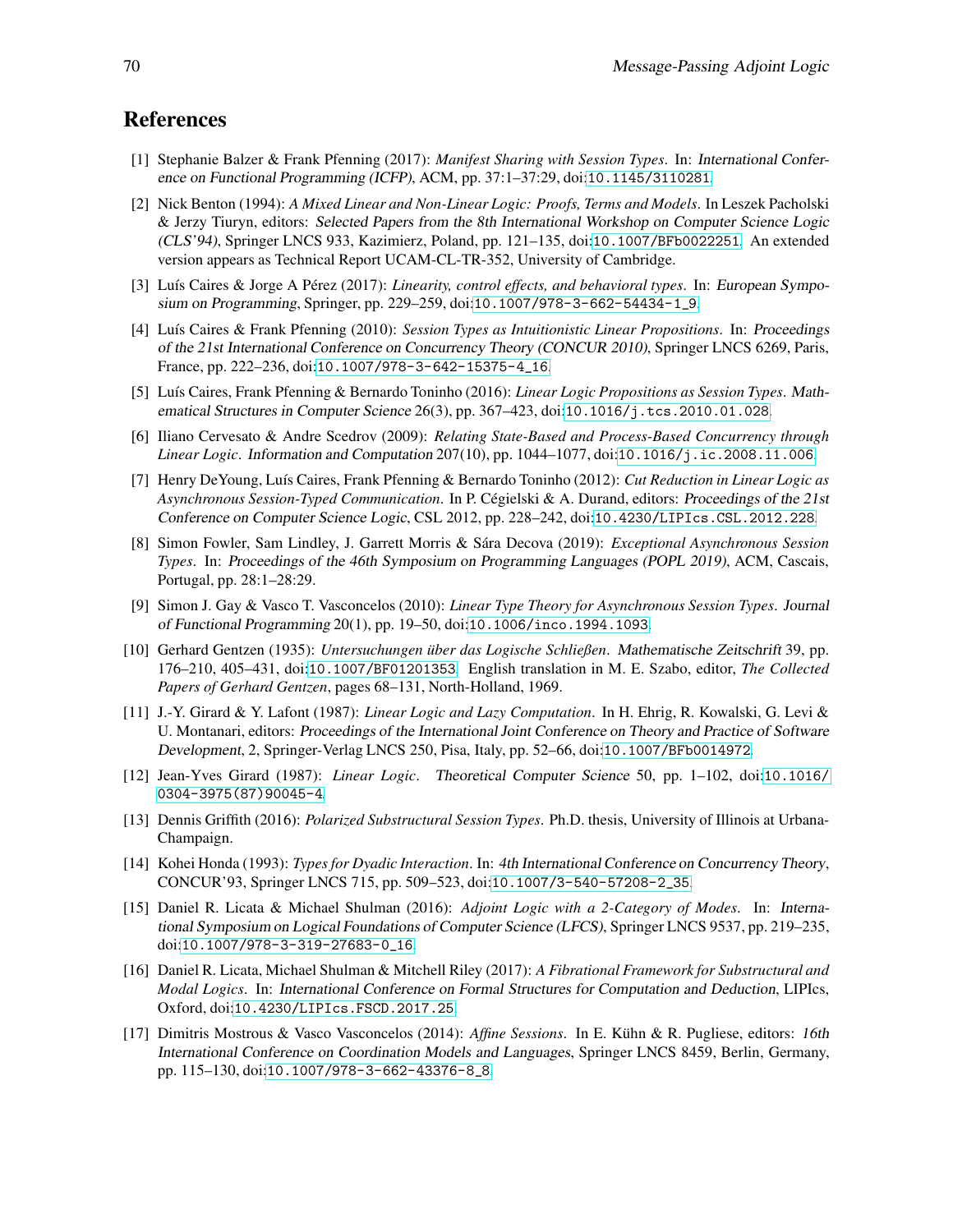- <span id="page-11-6"></span><span id="page-11-3"></span>[18] Sara Negri & Jan von Plato (2001): *Structural Proof Theory*. Cambridge University Press, doi:[10.1017/](http://dx.doi.org/10.1017/CBO9780511527340) [CBO9780511527340](http://dx.doi.org/10.1017/CBO9780511527340).
- [19] Luca Padovani (2017): *A Simple Library Implementation of Binary Sessions*. Journal of Functional Programming 27(e4), doi:[10.1016/0304-3975\(83\)90059-2](http://dx.doi.org/10.1016/0304-3975(83)90059-2).
- <span id="page-11-10"></span>[20] Frank Pfenning (2016): *Law and Order*. Available at [http://www.cs.cmu.edu/~fp/courses/](http://www.cs.cmu.edu/~fp/courses/15816-f16/lectures/08-lawandorder.pdf) [15816-f16/lectures/08-lawandorder.pdf](http://www.cs.cmu.edu/~fp/courses/15816-f16/lectures/08-lawandorder.pdf). Lecture notes on *Substructural Logics*.
- <span id="page-11-4"></span>[21] Frank Pfenning & Dennis Griffith (2015): *Polarized Substructural Session Types*. In A. Pitts, editor: Proceedings of the 18th International Conference on Foundations of Software Science and Computation Structures (FoSSaCS 2015), Springer LNCS 9034, London, England, pp. 3–22, doi:[10.1007/978-3-662-46678-0\\_](http://dx.doi.org/10.1007/978-3-662-46678-0_1) [1](http://dx.doi.org/10.1007/978-3-662-46678-0_1). Invited talk.
- <span id="page-11-9"></span>[22] Frank Pfenning & Klaas Pruiksma (2018): *A Shared Memory Semantics for Session Types*. Invited talk at the Workshop on Linearity/TLLA, Oxford, UK.
- <span id="page-11-1"></span>[23] Klaas Pruiksma, William Chargin, Frank Pfenning & Jason Reed (2018): *Adjoint Logic*. Available at <http://www.cs.cmu.edu/~fp/papers/adjoint18b.pdf>. Unpublished manuscript.
- <span id="page-11-0"></span>[24] Jason Reed (2009): *A Judgmental Deconstruction of Modal Logic*. Available at [http://www.cs.cmu.edu/](http://www.cs.cmu.edu/~jcreed/papers/jdml2.pdf) [~jcreed/papers/jdml2.pdf](http://www.cs.cmu.edu/~jcreed/papers/jdml2.pdf). Unpublished manuscript.
- <span id="page-11-2"></span>[25] Alceste Scalas & Nobuko Yoshida (2016): *Lightweight Session Programming in Scala*. In: Proceedings of the 30th European Conference on Object-Oriented Programming (ECOOP 2016), LICIcs 56, Rome, Italy, pp. 21:1–21:28, doi:[10.4230/LIPIcs.ECOOP.2016.21](http://dx.doi.org/10.4230/LIPIcs.ECOOP.2016.21).
- <span id="page-11-8"></span>[26] Bernardo Toninho, Luís Caires & Frank Pfenning (2013): *Higher-Order Processes, Functions, and Sessions: A Monadic Integration*. In M.Felleisen & P.Gardner, editors: Proceedings of the European Symposium on Programming (ESOP'13), Springer LNCS 7792, Rome, Italy, pp. 350–369, doi:[10.1007/](http://dx.doi.org/10.1007/978-3-642-37036-6_20) [978-3-642-37036-6\\_20](http://dx.doi.org/10.1007/978-3-642-37036-6_20).
- <span id="page-11-5"></span>[27] Philip Wadler (2012): *Propositions as Sessions*. In: Proceedings of the 17th International Conference on Functional Programming, ICFP 2012, ACM Press, Copenhagen, Denmark, pp. 273–286, doi:[10.1145/](http://dx.doi.org/10.1145/2364527.2364568) [2364527.2364568](http://dx.doi.org/10.1145/2364527.2364568).

## <span id="page-11-7"></span>A Adjoint Logic

We present here a brief overview of the formulation of adjoint logic that we take as a basis for the semantics presented in the main body of the paper. Adjoint logic can be thought of as a schema to define particular logics. The schema is parameterized by a set of modes of truth *m*, where each proposition and logical connective is indexed by its mode. Furthermore, each mode intrinsically carries a set of structural properties <sup>σ</sup>(*m*) ⊆ {W,C} where W stands for *weakening* and C stands for *contraction*. As a concession to simplicity of the presentation, in this paper we always allow exchange, although nothing stands in the way of an even more general framework [\[20\]](#page-11-10). In addition, an instance requires a preorder between modes, where  $m \geq k$  expresses that the proof of a proposition of mode k may depend on a hypotheses of mode *m*. This preorder embodies the *declaration of independence*:

*A proof of*  $A_k$  *may only depend on hypotheses*  $B_m$  *for*  $m \geq k$ *.* 

The form of a sequent is

$$
\Psi \vdash A_k \quad \text{where } \Psi \geq k
$$

where  $\Psi$  is a collection of *antecedents* of the form  $(x_i : B_{m_i}^i)$  with each  $m_i \geq k$ , where all the variables  $x_i$  are distinct. This critical presupposition is abbreviated as  $\Psi \geq k$ . Furthermore, the order of the antecedents does not matter since we always allow exchange.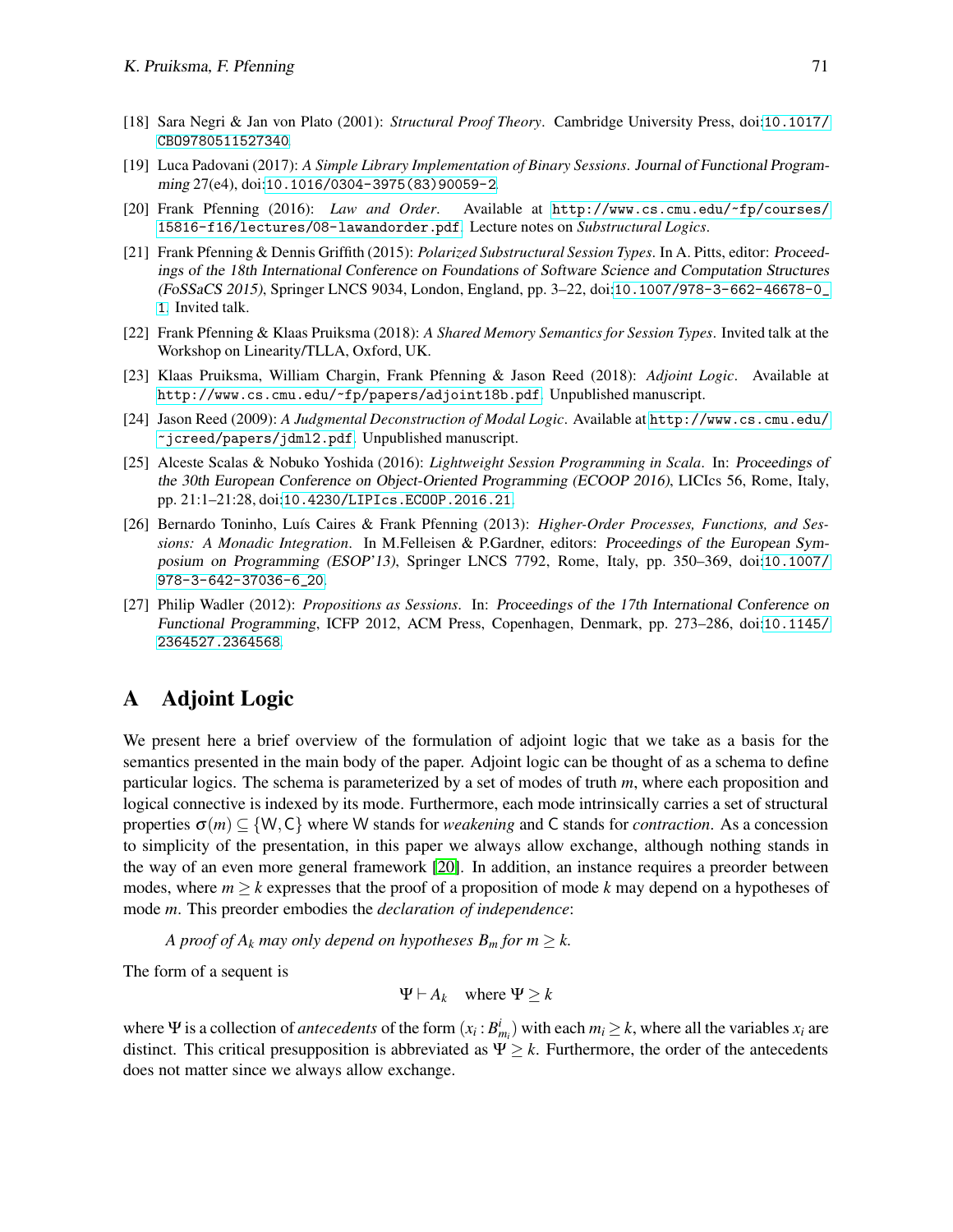<span id="page-12-0"></span>
$$
\frac{\Psi \geq m \geq k \quad \Psi \vdash A_m \quad (x:A_m) \Psi' \vdash C_k}{\Psi \Psi' \vdash C_k} \text{ cut}
$$
\n
$$
\frac{\mathsf{W} \in \sigma(m) \quad \Psi \vdash C_k}{\Psi(x:A_m) \vdash C_k} \text{ weaken} \qquad \frac{\mathsf{C} \in \sigma(m) \quad \Psi(y:A_m) \quad (z:A_m) \vdash C_k}{\Psi(x:A_m) \vdash C_k} \text{ contract}
$$
\n
$$
\frac{\ell \in I \quad \Psi \vdash A_m^{\ell}}{\Psi \vdash \bigoplus A_m^i} \bigoplus R_{\ell} \qquad \frac{\Psi(y:A_m) \vdash C_k \text{ for each } i \in I}{\Psi(x:\bigoplus A_m^i) \vdash C_k} \bigoplus L
$$
\n
$$
\frac{\Psi \vdash A_m^i \text{ for each } i \in I}{\Psi \vdash \bigoplus A_m^i} \bigotimes R_{\ell} \qquad \frac{\ell \in I \quad \Psi(y:A_m^{\ell}) \vdash C_k}{\Psi(x:\bigoplus A_m^i) \vdash C_k} \bigotimes L_{\ell}
$$
\n
$$
\frac{\Psi \vdash A_m \quad \Psi' \vdash B_m}{\Psi \Psi' \vdash A_m \otimes B_m} \otimes R \qquad \frac{\Psi(y:A_m) \quad (z:B_m) \vdash C_k}{\Psi(x:A_m \otimes B_m) \vdash C_k} \otimes L \qquad \frac{\ell \vdash I}{\vdash I_m} \text{ 1R} \qquad \frac{\Psi \vdash C_k}{\Psi(x:\bigoplus A_m^i) \vdash C_k} \text{ 1L}
$$
\n
$$
\frac{(x:A_m) \Psi \vdash B_m}{\Psi \vdash A_m \neg B_m} \neg R \qquad \frac{\Psi' \geq m \quad \Psi' \vdash A_m \quad \Psi(y:B_m) \vdash C_k}{\Psi \Psi' (x:A_m \neg B_m) \vdash C_k} \qquad \neg L
$$
\n
$$
\frac{\Psi \vdash A_k}{\Psi \vdash \biguparrow_{k}^{m} A_k} \uparrow R \qquad \frac{k \geq \ell \quad \Psi(y:A_k) \vdash C_{\ell}}{\Psi(x:\biguparrow_{k}^{m} A_k) \vdash C_{\ell}} \uparrow L \qquad \frac{\Psi \geq m \quad \Psi \vdash A_m}{\Psi \vdash \biguparrow_{k}^{m} A_m} \down
$$

Figure 3: Rules of Adjoint Logic

In addition, we require the preorder between modes to be compatible with their structural properties: that is,  $m \ge k$  implies  $\sigma(m) \supseteq \sigma(k)$ . This is necessary to guarantee cut elimination.

Finally, we may define fragments by restricting the set of propositions we consider for a given mode. The propositions at each mode are constructed uniformly, remaining within the same mode, except for the *shift operators* that move between modes. They are  $\int_{k}^{m} A_k$  (pronounced *up*), which is a proposition at mode *m* and requires  $m \geq k$ ; and  $\int_{m}^{l} A_{\ell}$  (*down*), which is also a proposition at mode *m*, and which requires  $\ell \geq m$ .

At this point we can already write out the syntax of propositions.

$$
A_m, B_m \ ::= \ p_m \mid A_m \negthinspace \negthinspace \negthinspace \negthinspace \negthinspace \negthinspace \negthinspace B_m \mid A_m \otimes_m B_m \mid 1_m \mid \bigoplus_{i \in I} A_m^i \mid \bigotimes_{i \in I} A_m^i \mid \biguparrow_k^m A_k \mid \biguparrow_k^{\ell} A_\ell
$$

Here *p<sup>m</sup>* stands for atomic propositions at mode *m*. Due to the needs of our operational interpretation, we generalize internal and external choice to *n*-ary constructors parameterized by an index set *I*. So we write  $A_m^1 \oplus A_m^2 = \bigoplus_{i \in \{1,2\}}$  $A_m^i$ .

Remarkably, the right and left rules in the sequent calculus defining the logical connectives are the same for each mode and are complemented by the permissible structural rules.

#### A.1 Judgmental and structural rules

The rules for adjoint logic can be found in fig. [3,](#page-12-0) in which we give a more standard presentation of the logic than that used by the operational semantics (fig. [1\)](#page-2-1). We begin with the judgmental rules of identity and cut, which express the connection between antecedents and succedents. Identity says that if we assume  $A_m$  we are allowed to conclude  $A_m$ . Cut says the opposite: if we can conclude  $A_m$  we are allowed to assume *A<sup>m</sup> as long as the declaration of independence is respected*.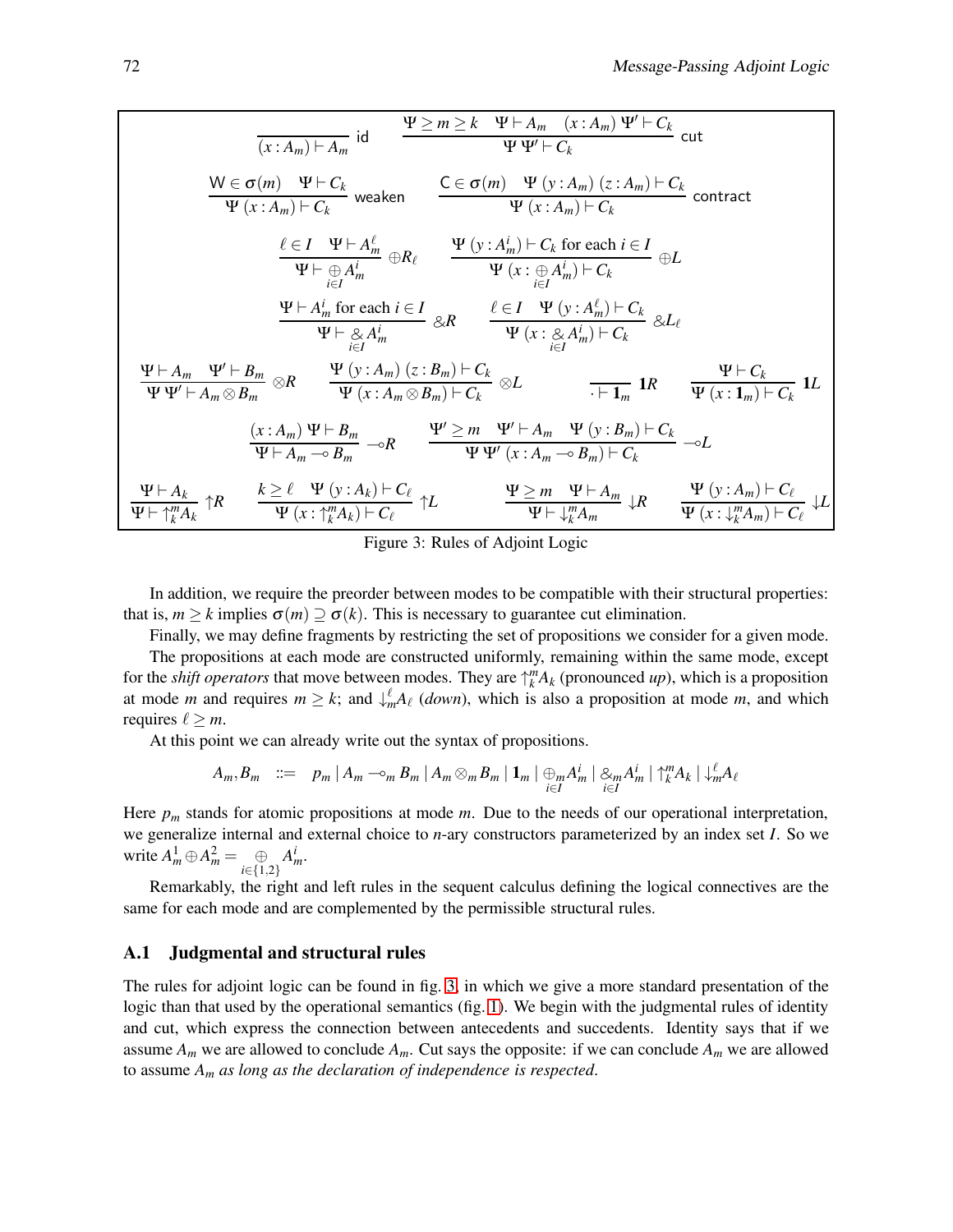As is common for the sequent calculus, we read the rules in the direction of bottom-up proof construction. For the cut rule, this means we should assume that the conclusion  $\Psi \Psi' \vdash C_k$  is well-formed and, in particular, that  $\Psi \geq k$  and  $\Psi' \geq k$ . Therefore, if we check that  $m \geq k$ , then we know that the second premise,  $(x : A_m) \Psi' \vdash C_k$ , will also be well-formed. For the first premise to be well-formed, we need to check outright that  $\Psi \geq m$ .

The structural rules of weakening and contraction just need to verify that the mode of the principal formula permits the rule.

#### A.2 Additive and multiplicative connectives

The logical rules defining the additive and multiplicative connectives are simply the linear rules for all modes, since we have separated out the structural rules. Except in one case, ⊸*L*, the well-formedness of the conclusion implies the well-formedness of all premises.

As for  $\neg L$ , we know from the well-formedness of the conclusion that  $\Psi \geq k$ ,  $\Psi' \geq k$ , and  $m \geq k$ . These facts by themselves already imply the well-formedness of the second premise, but we need to check that  $\Psi' > m$  in order for the first premise to be well-formed.

#### A.3 Shifts

The shifts represent the most interesting aspects of the rules. Recall that in  $\uparrow_k^m A_k$  and  $\downarrow_k^m A_m$  we require that  $m \geq k$ . We first consider the two rules for  $\uparrow$ . We know from the conclusion of the right rule that  $\Psi \geq m$  and from the requirement of the shift that  $m \geq k$ . Therefore, as  $\geq$  is transitive,  $\Psi \geq k$  and the premise is always well-formed. This also means (although we do not prove it here) that this rule is *invertible*.

From the conclusion of the left rule, we know  $\Psi \geq \ell$ ,  $m \geq \ell$ , and  $m \geq k$ . This does not imply that  $k \geq \ell$ , which we need for the premise to be well-formed and thus needs to be checked. Therefore, this rule is non-invertible.

The downshift rules are constructed analogously, taking only the declaration of independence and properties of the preorder  $\leq$  as guidance. Note that in this case the left rule is always applicable (that is, invertible), while the right rule is non-invertible.

#### A.4 Multicut

Because we have an explicit rule of contraction, cut elimination does not follow by a simple structural induction. However, we can follow Gentzen [\[10\]](#page-10-11) and allow multiple copies of the same proposition to be removed by the cut, which then allows a structural induction argument. In anticipation of the operational interpretation, we have labeled our antecedents with unique variables, so the generalized form of cut called *multicut* (see, for example, [\[18\]](#page-11-6)) can remove  $n \ge 0$  copies. Of course, such cuts are only legal if the propositions that are removed satisfy the necessary structural rules. For  $n = 0$ , we require that the mode *m* support weakening.

$$
\frac{\Psi \ge m \ge k \quad W \in \sigma(m) \quad \Psi \vdash A_m \quad \Psi' \vdash C_k}{\Psi \Psi' \vdash C_k} \text{ cut}(\emptyset)
$$

For  $n = 1$ , we obtain the usual cut rule and no special requirements are needed.

$$
\frac{\Psi \ge m \ge k \quad \Psi \vdash A_m \quad (x:A_m) \ \Psi' \vdash C_k}{\Psi \ \Psi' \vdash C_k} \ \text{cut}(\{x\})
$$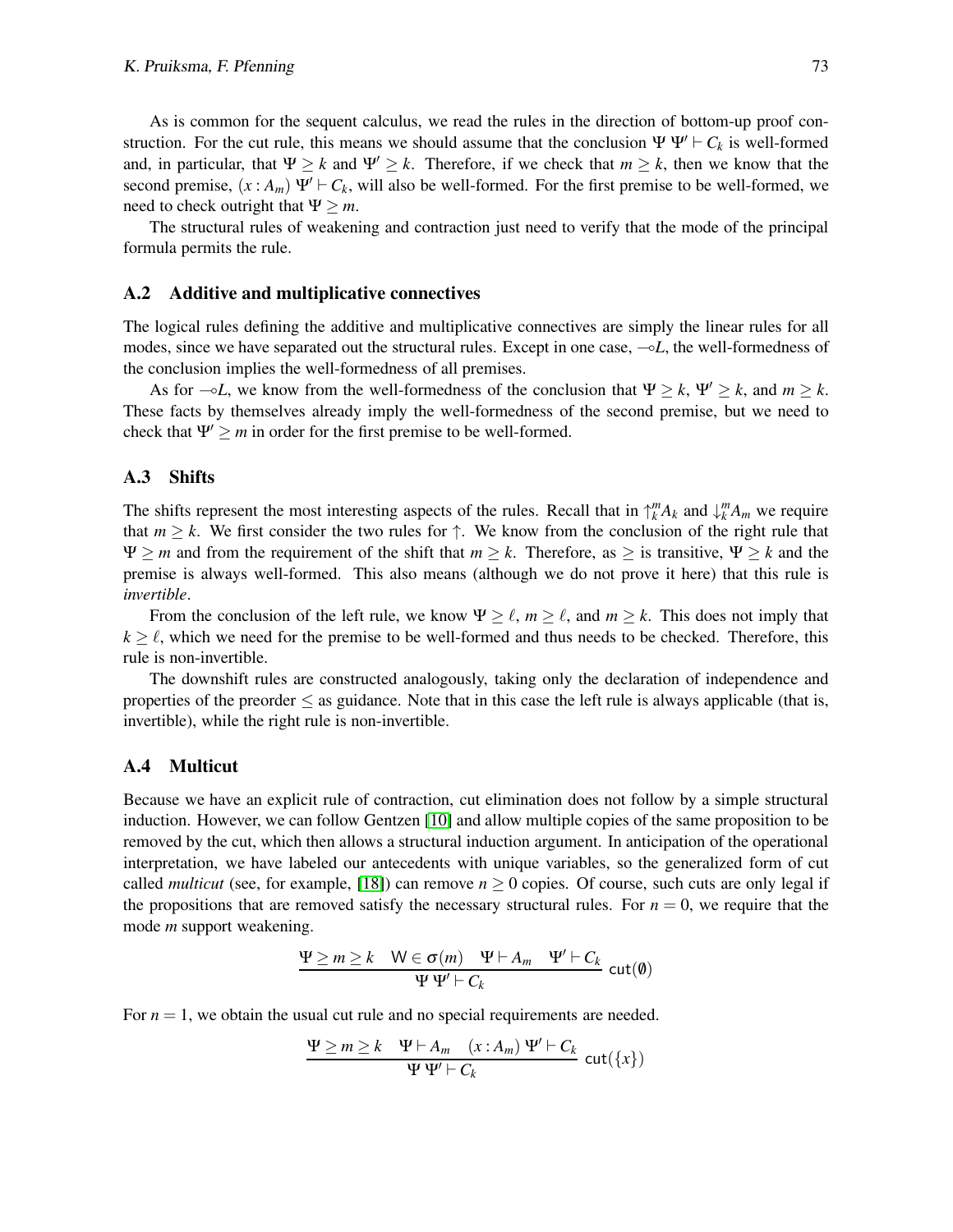For  $n \geq 2$ , the mode of the cut formula must admit contraction.

$$
C \in \sigma(m)
$$
  
\n
$$
\Psi \ge m \ge k \quad \Psi \vdash A_m \quad (S \cup \{x, y\} : A_m) \quad \Psi' \vdash C_k
$$
  
\n
$$
\Psi \Psi' \vdash C_k \quad \text{cut}(S \cup \{x, y\})
$$

Here, we have used the abbreviation  $({x_1, \ldots, x_n} : A_m)$  to stand for  $(x_1 : A_m) \ldots (x_n : A_m)$ .

Note that each of these rules has a side condition that can be interpreted informally as stating that the number of antecedents cut must be compatible with the mode *m*: if there are no antecedents removed, *m* must admit weakening, and if we remove two or more, *m* must admit contraction. This is exactly  $|S| \sim m$ as defined in section [2.](#page-1-0)

This allows us to write down a single rule encompassing all three of the above cases for multicut:

$$
\frac{\Psi \ge m \ge k \quad |S| \sim m \quad \Psi \vdash A_m \quad (S : A_m) \Psi' \vdash C_k}{\Psi \Psi' \vdash C_k} \text{ cut}(S)
$$

Note that the standard cut rule is the instance of the multicut rule where  $|S| = 1$ , and so proving multicut elimination for adjoint logic also yields cut elimination for the standard cut rule.

#### A.5 Identity Expansion and Cut Elimination

We present standard identity expansion and cut elimination results as evidence for the correctness of the sequent calculus as capturing the meaning of the logical connectives via their inference rules. Cutfree proofs will always decompose propositions when read from conclusion to premise and thus yield a conservative extension result. Finally, the fine detail of the proof is significant because the cut reductions, which constitute the essence of the proof, are the basis for the operational semantics.

Theorem 3 (Identity Expansion). *If*  $\Psi \vdash A_m$ *, then there exists a proof that*  $\Psi \vdash A_m$  *using identity rules only at atomic propositions, which is cut-free if the original proof is.*

*Proof.* We begin by proving that for any formula  $A_m$ , there is a cut-free proof that  $(x : A_m) \vdash A_m$  using identity rules only at atomic propositions. This follows easily from an induction on *Am*.

Now, we arrive at the theorem by induction over the structure of the given proof that  $\Psi \vdash A_m$ .  $\Box$ 

<span id="page-14-0"></span>**Theorem 4** (Cut Elimination). *If*  $\Psi \vdash A_m$ *, then there is a cut-free proof of*  $\Psi \vdash A_m$ *.* 

*Proof.* This proof follows the structure of many cut-elimination results. First we prove admissibility of multicut in the cut-free system. This is established by a straightforward nested induction, first on the proposition  $A_m$  and then simultaneously on the structure of the deductions  $\mathscr D$  and  $\mathscr E$ . This is followed by a simple structural induction to prove cut elimination, using the admissibility of (multi)cut when it is encountered. If we ignore the modes, this proof is very similar to the original proof of Gentzen [\[10\]](#page-10-11).  $\Box$ 

Corollary 2. *Adjoint logic is a conservative extension of each of the logics at a fixed mode. That is, if* Ψ ⊢ *A<sup>m</sup> is a sequent purely at mode m (in that every type in* Ψ *is at mode m and neither A<sup>m</sup> nor the types in* Ψ *make use of shifts*), then  $\Psi \vdash A_m$  *is provable using the rules of adjoint logic iff it is provable using the rules which define the logic at mode m.*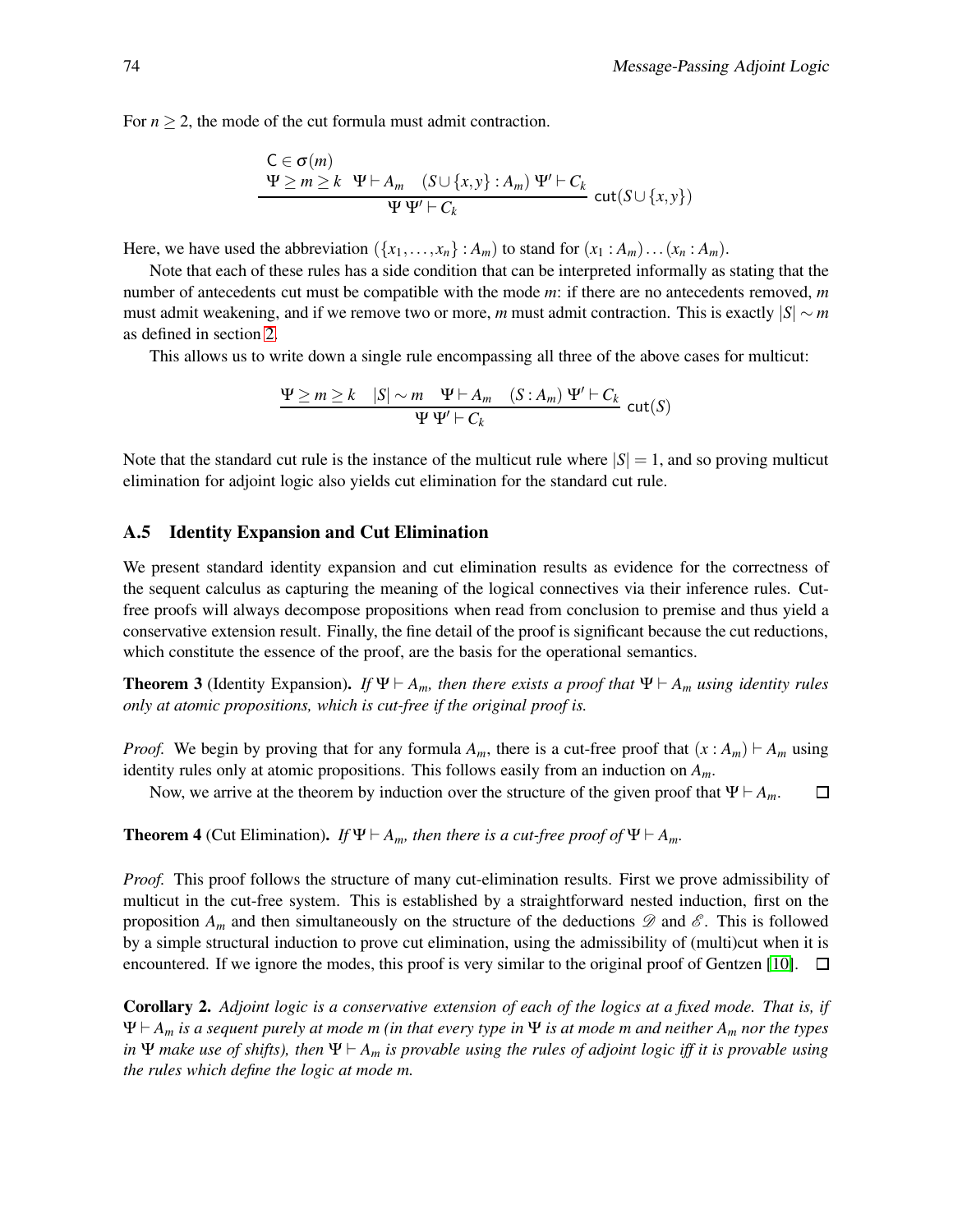#### A.6 Adjunction properties

As yet, we have not discussed the meaning of the name "*adjoint logic*". This can be justified by showing that for fixed  $k \leq m$ ,  $\downarrow_k^m$  and  $\uparrow_k^m$  yield an adjoint pair of functors  $\downarrow_k^m \to \uparrow_k^m$ . Since prior results (see [\[2\]](#page-10-4) and [\[16\]](#page-10-15)) already establish this property and we have little new to contribute here, we omit the details here.

## B Asynchronous Adjoint Logic

As has been observed before, intuitionistic and classical linear logics can be put into a Curry–Howard correspondence with session-typed communicating processes [\[4,](#page-10-6) [27,](#page-11-5) [5\]](#page-10-16). A linear logical proposition corresponds to a session type, and a sequent proof to a process expression. The transition rules of the operational semantics derive from the cut reductions.

Under the intuitionistic interpretation a sequent proof<sup>[3](#page-15-0)</sup> of

$$
(x_1 : A^1_\mathsf{L}) \cdots (x_n : A^n_\mathsf{L}) \vdash (x : A_\mathsf{L})
$$

corresponds to a process  $P$  that *provides* channel  $x$  and uses channels  $x_i$ . The types of the channels prescribe the pattern of communication: in the succedent, positive types  $(\oplus, \otimes, 1)$  will send and negative types  $(\&, \neg)$  will receive. In the antecedent, the roles are reversed. Cut corresponds to parallel composition of two processes, with a private channel between them, while identity simply equates two channels.

#### B.1 Enforcing Asynchronous Communication

Under this interpretation, a cut of a right rule against a matching left rule allows computation to proceed by mimicking the cut reduction from the proof of Theorem [4.](#page-14-0) For example, a cut at type  $\bigoplus_{i\in I}A_1^i$  is replaced by a cut at type  $A_L^{\ell}$  for some  $\ell \in I$ . This corresponds to passing a message  $(\ell^r)$  from the process *providing*  $x: \bigoplus A^i$  to the process *using x*. By its very nature, this form of cut reduction is *synchronous*: both provider and client proceed simultaneously because the channel *x* :  $A_\ell$  connects the two process continuations.

For realistic languages, and also for the paradigm to smoothly extend to the case of adjoint logic where some modes permit weakening and contraction, we would like to prescribe *asynchronous communication* instead.

We observe that the *asynchronous*  $\pi$ -calculus replaces the usual action prefix for output  $x(y)$ . P by a process expression  $x\langle y \rangle$  *without a continuation*, thereby ensuring that communication is asynchronous. Such a process represents the message *y* sent along channel *x*. Under our interpretation, the continuation process corresponds to the proof of the premise of a rule. Therefore, if we can restructure the sequent calculus so that the rules that send (⊕*R*, 1*R*, ⊗*R*,  $\downarrow$ *R*, &*L*, →*L*,  $\uparrow$ *L*) have zero premises, then we may achieve a similar effect.

As an example, we consider the two right rules for  $\oplus$ . Reformulated as axioms, they become

$$
\overline{A \vdash A \oplus B} \ \oplus R_1^0 \qquad \qquad \overline{B \vdash A \oplus B} \ \oplus R_2^0
$$

<span id="page-15-0"></span><sup>&</sup>lt;sup>3</sup> for now on the linear fragment, and also labeling the succedent with a fresh variable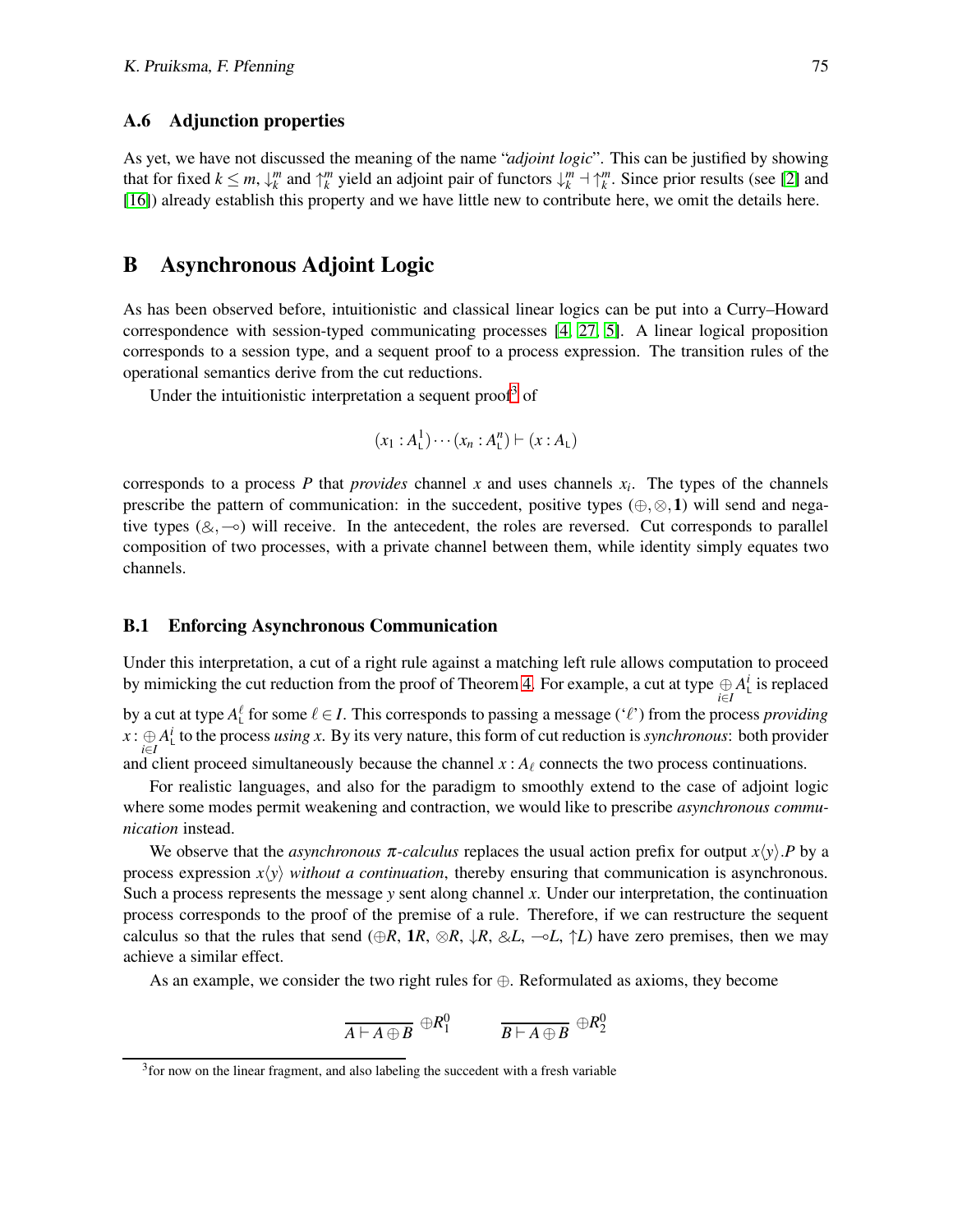In the presence of cut, these two rules together produce the same theorems as the usual two right rules. In one direction, we use cut

$$
\frac{\Delta\vdash A\quadoverline{A\vdash A\oplus B}}{\Delta\vdash A\oplus B}\,\stackrel{\oplus R_1^0}{\text{cut}_A}\qquad\frac{\Delta\vdash B\quadoverline{B\vdash A\oplus B}}{\Delta\vdash A\oplus B}\,\stackrel{\oplus R_2^0}{\text{cut}_B}
$$

and in the other direction we use identity

$$
\frac{\overline{A\vdash A}\,\,\mathrm{id}_A}{A\vdash A\oplus B}\oplus R_1\qquad\qquad\frac{\overline{B\vdash B}\,\,\mathrm{id}_B}{B\vdash A\oplus B}\oplus R_2
$$

to derive the other rules.

Returning to the  $\pi$ -calculus, instead of explicitly *sending* a message  $a\langle b\rangle$ . P we *spawn* a new process in parallel  $a\langle b\rangle | P$ . This use of parallel composition corresponds to a cut; receiving a message is achieved by cut reduction:

$$
\frac{Q_1}{\underline{A\vdash A\oplus B}\oplus R_1^0} \xrightarrow{\Delta',A\vdash C}\xrightarrow{\Delta',B\vdash C}\oplus L}\oplus L
$$
\n
$$
\frac{\Delta',A\vdash C}\Delta',A\oplus B\vdash C}\text{cut}_{A\oplus B}\implies \Delta',A\vdash C
$$

We see the cut reduction completely eliminates the cut in one step, which corresponds precisely to receiving a message. In this example the message would be  $\pi_1$  since the axiom  $\oplus R_1^0$  was used; for  $\oplus R_2^0$ it would be  $\pi_2$ .

In summary, if we restructure the sequent calculus so that the non-invertible rules (those that send) have zero premises, then (1) messages are proofs of axioms, (2) message sends are modeled by cut, and (3) message receives are a new form of cut reduction with a single continuation.

In the process we give something up, namely the traditional cut elimination theorem. For example, the sequent  $\cdot \vdash 1 \oplus 1$  has no cut-free proof since no rule matches this conclusion. The saving grace is that we can reach a normal form where each cut just simulates the usual rules of the sequent calculus. This can be shown by translation to the ordinary sequent calculus, applying cut elimination, and translating the result back. Proofs in this normal form have the subformula property. Perhaps more importantly, we have session fidelity and deadlock freedom (section [4\)](#page-7-0) for the corresponding process calculus even in the presence of recursive types and processes, which is ultimately what we care about for the resulting concurrent programming language.

#### B.2 Eliminating Weakening and Contraction

We have introduced multicut entirely with the standard motivation of providing a simple proof of the admissibility of cut using structural induction. Surprisingly, we can streamline the system further by using multicut to eliminate weakening and contraction from the logic altogether, as in the system we use as the basis for our typing rules (fig. [1\)](#page-2-1).

Consider a mode *m* with  $C \in \sigma(m)$ . Then contraction is a simple instance of multicut with an instance of the identity rule.

$$
\frac{\overline{(x:A_m)\vdash A_m} \text{ id }\Psi(y:A_m)(z:A_m)\vdash C_k}{\Psi(x:A_m)\vdash C_k} \text{ cut}(\{y,z\})
$$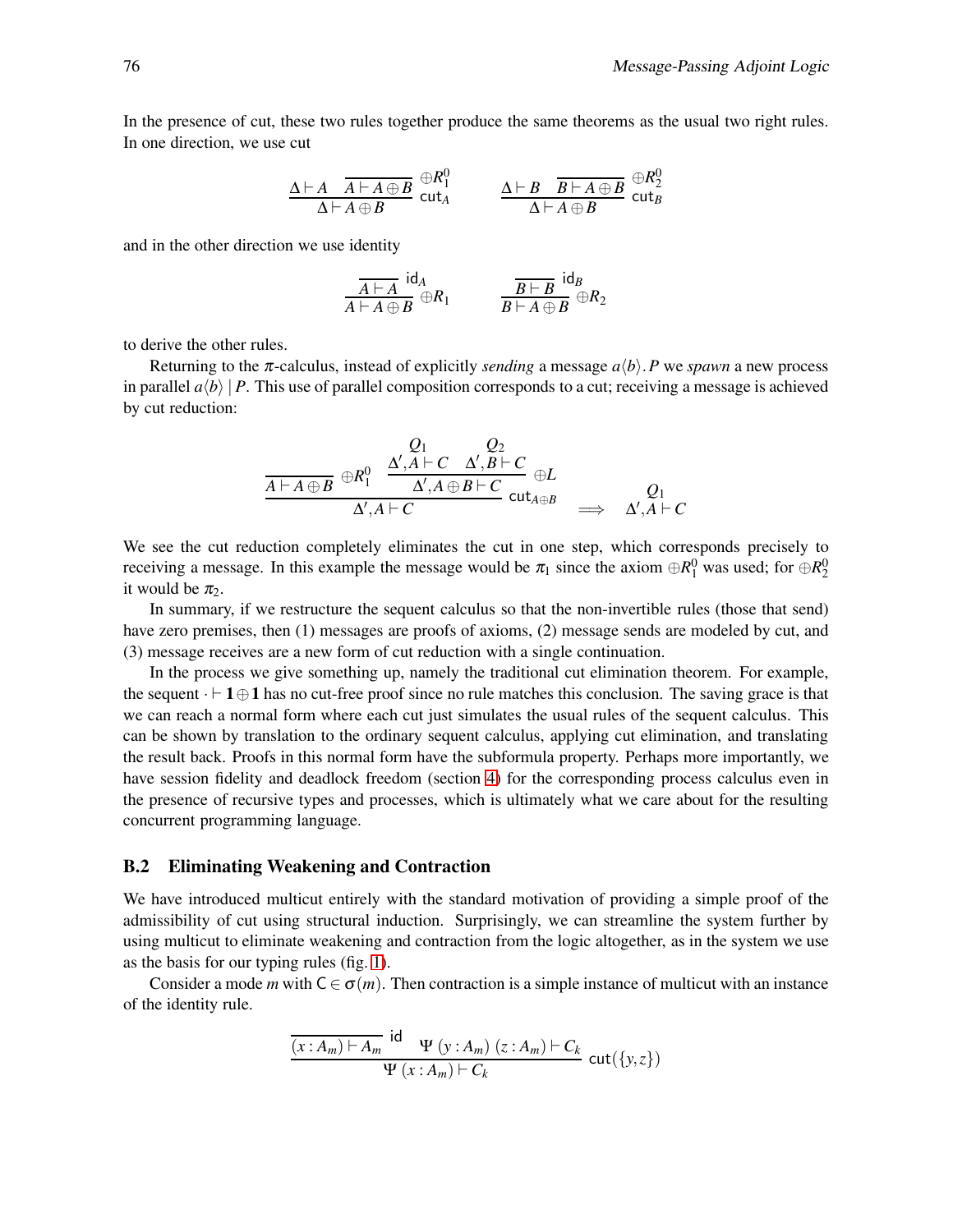Similarly, for a mode *m* with  $W \in \sigma(m)$ , weakening is also an instance of multicut.

$$
\frac{\overline{(x:A_m)\vdash A_m} \text{ id } \Psi \vdash C_k}{\Psi(x:A_m)\vdash C_k} \text{ cut}(\emptyset)
$$

Cut reductions in the presence of contraction entail many residual contractions, as is evident already from Gentzen's original proof. Under our interpretation of contraction above, these residual contractions simply become multicuts with the identity. The operational interpretation of identities then plays three related roles: with one client, an identity achieves a renaming, redirecting communication; with two or more clients, an identity implements copying; with zero clients, its effect is cancellation or garbage collection. The central role of identities can be seen in full detail in Figure [2,](#page-6-0) once we have introduced our notation for processes and process configurations.

### <span id="page-17-0"></span>C Program Examples

In the examples that follow, we will work with two modes, L and U, with  $L < U$ ,  $\sigma(L) = \emptyset$ , and  $\sigma(U) = \{W, C\}$ . In these examples we also use recursively defined types and processes without formally defining these constructs, since they are well-known from the literature and orthogonal to our concerns (see, for example, [\[26\]](#page-11-8)).

#### C.1 Example: Circuits

We call channels  $c<sub>U</sub>$  that are subject to weakening and contraction *shared channels*. As an example that requires shared channels we use circuits. We start by programming a nor gate that processes infinite streams of zeros and ones.

bits<sub>0</sub><sup>∞</sup> = 
$$
\oplus
$$
{b0 : bits<sub>0</sub><sup>∞</sup>, b1 : bits<sub>0</sub><sup>∞</sup>}  
\nx : bits<sub>0</sub><sup>∞</sup>, y : bits<sub>0</sub><sup>∞</sup>  $\vdash$  *nor* :: (z : bits<sub>0</sub><sup>∞</sup>)  
\nz  $\leftarrow$  *nor*  $\leftarrow$  x, y =  
\ncasex (b0(x')  $\Rightarrow$  casey (b0(y')  $\Rightarrow$  z'  $\leftarrow$  z.b1(z');  
\nz'  $\leftarrow$  *nor*  $\leftarrow$  x', y'  
\n|b1(y')  $\Rightarrow$  z'  $\leftarrow$  z.b0(z');  
\nz'  $\leftarrow$  *nor*  $\leftarrow$  x', y'  
\n|b1(x')  $\Rightarrow$  casey (b0(y')  $\Rightarrow$  z'  $\leftarrow$  z.b0(z');  
\nz'  $\leftarrow$  *nor*  $\leftarrow$  x', y'  
\n|b1(y')  $\Rightarrow$  z'  $\leftarrow$  z.b0(z');  
\nz'  $\leftarrow$  *nor*  $\leftarrow$  x', y')  
\n|b1(y')  $\Rightarrow$  z'  $\leftarrow$  z.b0(z');  
\nz'  $\leftarrow$  *nor*  $\leftarrow$  x', y'))

This is somewhat verbose, but note that all channels here are shared. For this particular gate they could also be linear because they are neither reused nor canceled. This illustrates that programming can be uniform at different modes, which is a significant advantage of our system over systems of session types based on linear logic with an exponential !*A*. Our implementation of *nor* has the property that for bits *A*, *B*, and *C* with  $C = \neg(A \lor B)$ , the following transitions are possible and characterize *nor*:

$$
\text{proc}(\{a\}, \{a'\}, a, a.A(a')), \text{proc}(\{b\}, \{b'\}, b, b.B(b')), \text{proc}(S, \{a, b\}, c, c \leftarrow nor \leftarrow a, b) \\ \longrightarrow^* \text{proc}(c', \{a', b'\}, c', c' \leftarrow nor \leftarrow a', b'), \text{proc}(S, \{c'\}, c, c.C(c')) \quad (c' \text{ fresh})
$$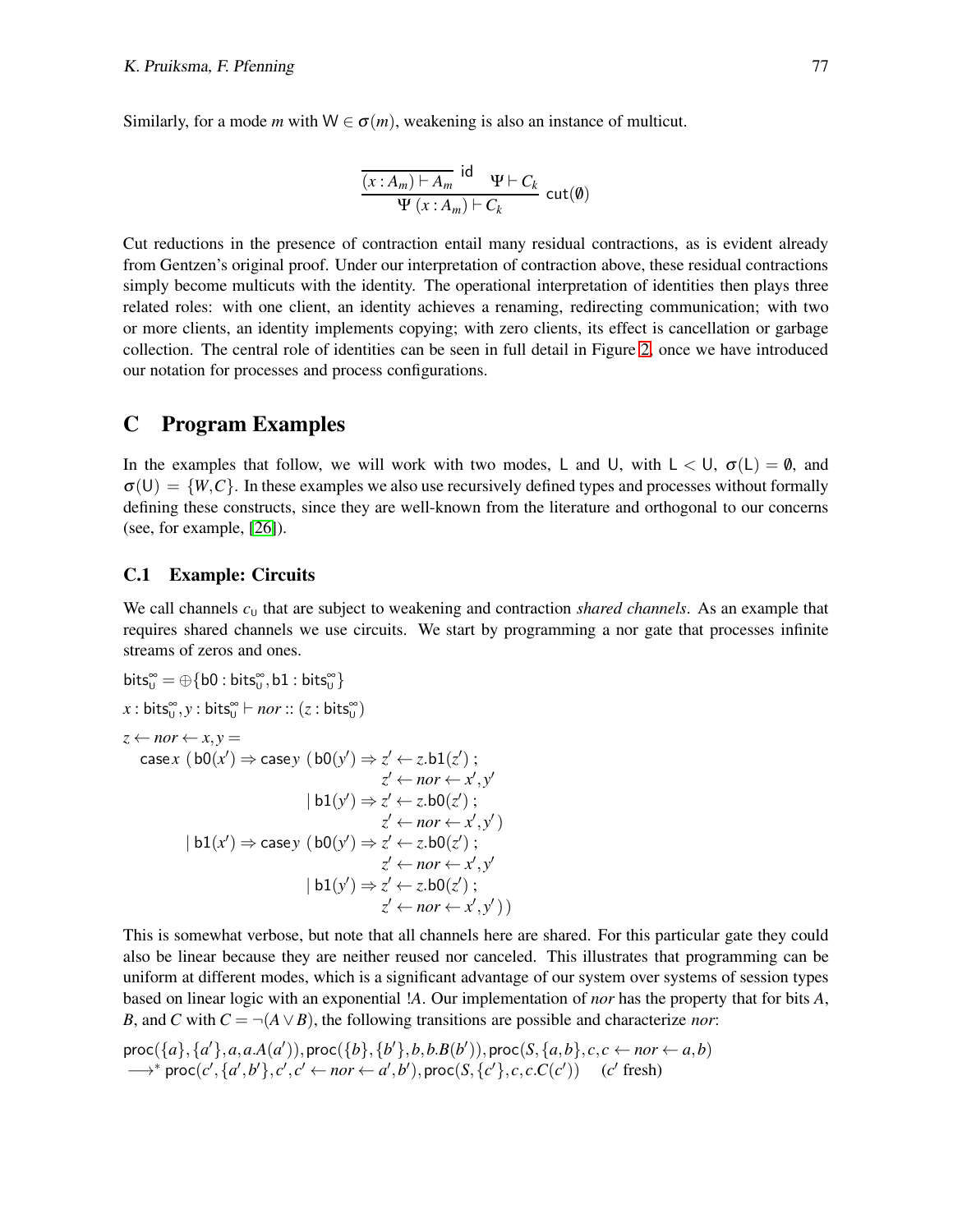This multi-step reduction is shown in full (one step at a time) below. We only show the initial portion of each process term, which is enough to disambiguate where in the program we are, as otherwise process terms become unwieldy and reduce clarity. We also assume the existence of a rule call that lets us invoke a defined process, replacing the call with the process definition, after appropriate substitution. At each step, we have highlighted in red the process(es) that are about to transition.

$$
\text{proc}(\{a\}, \{a'\}, a, a.A(a')), \text{proc}(\{b\}, \{b'\}, b, b.B(b')), \text{proc}(S, \{a, b\}, c, c \leftarrow nor \leftarrow a, b) \implies
$$
\n
$$
\text{proc}(\{a\}, \{a'\}, a, a.A(a')), \text{proc}(\{b\}, \{b'\}, b, b.B(b')), \text{proc}(S, \{a, b\}, c, \text{case } a...)) \implies
$$
\n
$$
\text{proc}(\{b\}, \{b'\}, b, b.B(b')), \text{proc}(S, \{a', b\}, c, \text{case } b...)) \implies
$$
\n
$$
\text{proc}(\{b\}, \{b'\}, b, b.B(b')), \text{proc}(S, \{a', b\}, c, \text{case } b...)) \implies
$$
\n
$$
\text{proc}(\{c'\}, \{a', b'\}, z', z' \leftarrow nor \leftarrow a', b'), \text{proc}(S, \{c'\}, c, c.C(c')) \implies
$$

When we build an or-gate out of a nor-gate we need to exploit sharing to implement simple negation. In the example below,  $u$  and  $u'$  are both names for the same shared channel. The process invoked as *nor*  $\leftarrow$  *x*, *y* will multicast a message to the clients of *u* and *u'*.

 $x : \text{bits}_{\text{U}}^{\infty}, y : \text{bits}_{\text{U}}^{\infty} \vdash or :: (z : \text{bits}_{\text{U}}^{\infty})$  $z \leftarrow or \leftarrow x, y =$  ${u, u' \} \leftarrow nor \leftarrow x, y$  $z \leftarrow nor \leftarrow u, u'$ 

An analogous computation to the above is possible, except that at an intermediate stage of the computation, we will also have a shared channel *d* carrying the (multicast) message proc( $\{u, u'\}, \{d'\}, d, d.D(d')\}$ with  $D = \neg(A \lor B)$ .

#### C.2 Example: Map

Mapping a process over a list allows us to demonstrate the use of replicable services, as well as cancellation. We define a whole family of types indexed by a type *A*, which is not formally part of the language but is expressed at the metalevel.

$$
list_A = \bigoplus \{ \text{cons} : A \otimes list_A, \text{nil} : 1 \}
$$

Such a list should not be viewed as a data structure in memory. Instead, it is a behavioral description of a stream of messages. A process that maps a channel of type *A* to one of type *B* will itself have type *A* → *B*. However, this process must be shared since it needs to be applied to every element. We therefore obtain the following type and definition, where all channels not annotated with a mode subscript are at mode L.

$$
f_{U}: \uparrow_{L}^{U}(A_{L} \rightarrow B_{L}), l: list_{A} \vdash map :: (k: list_{B})
$$
\n
$$
k \leftarrow map \leftarrow f_{U}, l =
$$
\n
$$
\text{case } l \text{ (cons}(l') \Rightarrow \text{case } l'(\langle x, l'' \rangle \Rightarrow \text{ % receive element } x : A \text{ with continuation } l''
$$
\n
$$
\{f'_{U}, f''_{U}\} \leftarrow (va)a \leftarrow f_{U} \text{ % duplicate the channel } f_{U}
$$
\n
$$
f' \leftarrow f'_{U}.shift(f') ; \text{ % obtain a fresh linear instance } f' \text{ of } f'_{U}
$$
\n
$$
y \leftarrow f'.\langle x, y \rangle ; \text{ % send } x \text{ to } f', \text{ response will be along fresh } y
$$
\n
$$
k' \leftarrow k.\text{cons}(k') ; \text{ % select cons}
$$